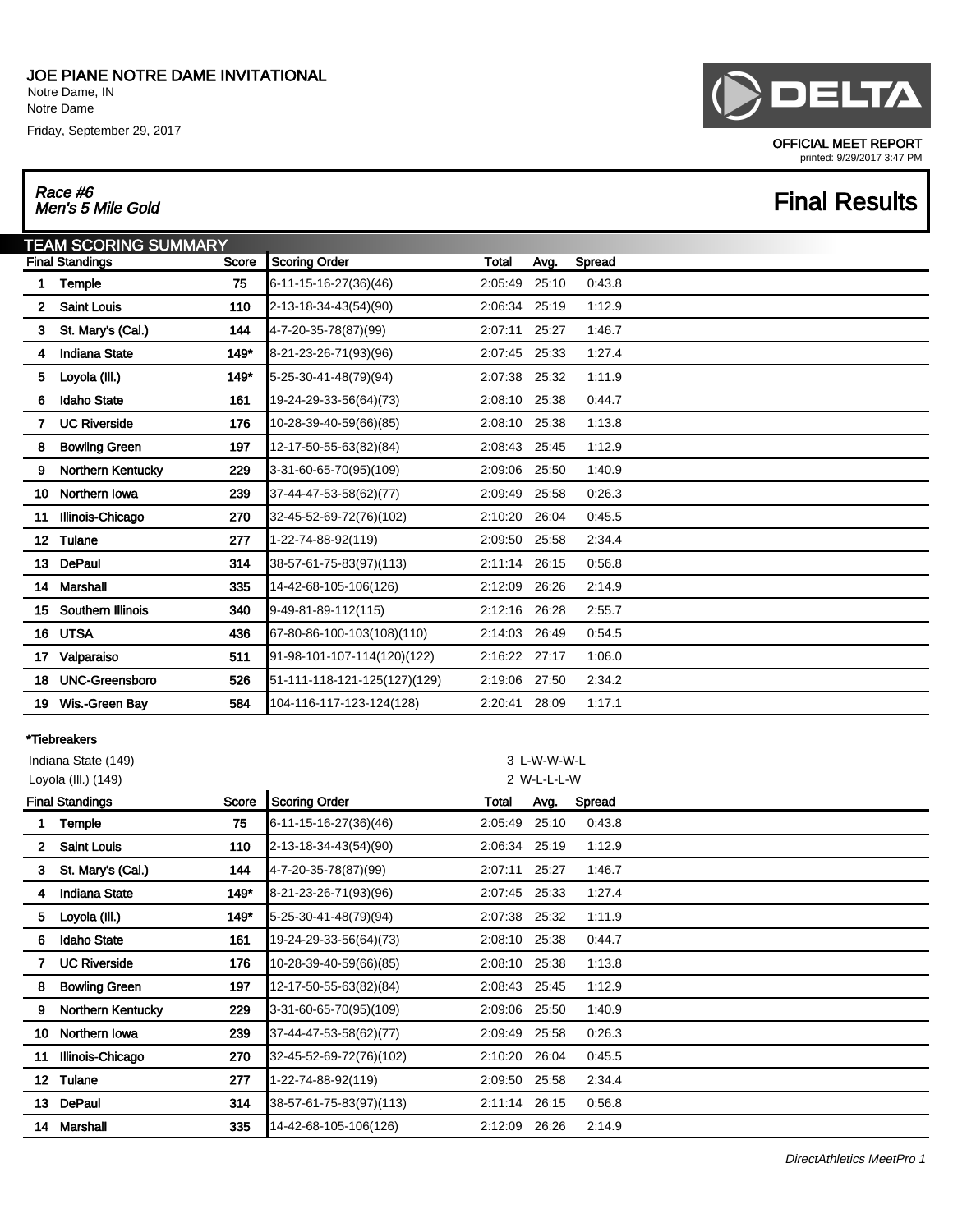Notre Dame, IN Notre Dame

Friday, September 29, 2017

## Race #6<br>Men's 5 Mile Gold

### OFFICIAL MEET REPORT printed: 9/29/2017 3:47 PM

## **Final Results**

|    | <b>TEAM SCORING SUMMARY (cont'd)</b> |     |                              |               |       |        |  |  |  |  |  |
|----|--------------------------------------|-----|------------------------------|---------------|-------|--------|--|--|--|--|--|
|    | Score<br><b>Final Standings</b>      |     | Scoring Order                | Total         | Avg.  | Spread |  |  |  |  |  |
|    | 15 Southern Illinois                 | 340 | $[9-49-81-89-112(115)]$      | 2:12:16 26:28 |       | 2:55.7 |  |  |  |  |  |
|    | 16 UTSA                              | 436 | 67-80-86-100-103(108)(110)   | 2:14:03 26:49 |       | 0:54.5 |  |  |  |  |  |
| 17 | Valparaiso                           | 511 | 91-98-101-107-114(120)(122)  | 2:16:22 27:17 |       | 1:06.0 |  |  |  |  |  |
| 18 | <b>UNC-Greensboro</b>                | 526 | 51-111-118-121-125(127)(129) | 2:19:06 27:50 |       | 2:34.2 |  |  |  |  |  |
| 19 | Wis.-Green Bav                       | 584 | 104-116-117-123-124(128)     | 2:20:41       | 28:09 | 1:17.1 |  |  |  |  |  |
|    |                                      |     |                              |               |       |        |  |  |  |  |  |

### \*Tiebreakers

Indiana State (149) 3 L-W-W-W-L

### INDIVIDUAL RESULTS

|     | <b>INDIVIDUAL INLOULIO</b><br>Athlete |           | #    | Team (Team Place)       | Score          | Time           | Avg. Mile | Avg. kM | 1 mile | 4 km    |
|-----|---------------------------------------|-----------|------|-------------------------|----------------|----------------|-----------|---------|--------|---------|
| 1   | <b>Emmanuel ROTICH</b>                | <b>JR</b> | 1059 | Tulane (1)              | 1              | 24:17.4 4:51.5 |           | 3:01.0  | 4:43.4 | 11:49.8 |
| 2   | Manuel DE BACKER                      | <b>JR</b> | 1008 | Saint Louis (1)         | 2              | 24:39.7 4:55.9 |           | 3:03.8  | 4:44.4 | 12:08.8 |
| 3   | Andrew SCHILLE                        | <b>JR</b> | 978  | Northern Kentucky (     | 3              | 24:40.6 4:56.1 |           | 3:03.9  | 4:44.1 | 12:08.5 |
| 4   | Raymond BOFFMAN                       | <b>JR</b> | 1030 | St. Mary's (Cal.) (1)   | 4              | 24:45.2 4:57.0 |           | 3:04.5  | 4:50.0 | 12:04.0 |
| 5   | Alex BAKER                            | <b>SR</b> | 919  | Loyola (III.) (1)       | 5              | 24:46.7 4:57.3 |           | 3:04.7  | 4:52.8 | 12:23.3 |
| 6   | Kristian HOLM JENSEN                  | <b>FR</b> | 1039 | Temple (1)              | 6              | 24:48.2 4:57.6 |           | 3:04.9  | 4:51.6 | 12:20.4 |
| 7   | Noah MCDERMOTT                        | <b>SR</b> | 1035 | St. Mary's (Cal.) (2)   | 7              | 24:50.5 4:58.1 |           | 3:05.2  | 4:44.5 | 12:03.8 |
| 8   | Seth COUSINS                          | SO        | 906  | Indiana State (1)       | 8              | 24:55.6 4:59.1 |           | 3:05.8  | 4:45.8 | 12:17.1 |
| 9   | <b>Josh MAIER</b>                     | <b>SR</b> | 1019 | Southern Illinois (1)   | 9              | 24:56.2 4:59.2 |           | 3:05.9  | 4:52.7 | 12:22.9 |
| 10  | Arman IRANI                           | SO        | 1065 | UC Riverside (1)        | 10             | 24:56.3 4:59.3 |           | 3:05.9  | 4:52.9 | 12:21.7 |
| 11  | Anton HARRSEN                         | <b>FR</b> | 1038 | Temple (2)              | 11             | 25:00.3 5:00.0 |           | 3:06.4  | 4:53.9 | 12:28.1 |
| 12  | Noah SCHAUB                           | <b>JR</b> | 803  | Bowling Green (1)       | 12             | 25:00.7 5:00.1 |           | 3:06.4  | 4:49.0 | 12:16.6 |
| 13  | <b>Ben NAEGER</b>                     | <b>FR</b> | 1012 | Saint Louis (2)         | 13             | 25:01.5 5:00.3 |           | 3:06.5  | 4:50.2 | 12:21.3 |
| 14  | Andrew PHILIPOSE                      | <b>SR</b> | 833  | Calvin                  | $\blacksquare$ | 25:04.5 5:00.9 |           | 3:06.9  | 4:51.1 | 12:17.5 |
| 15  | Mark DEJONG                           | <b>SR</b> | 827  | Calvin                  | $\blacksquare$ | 25:07.1 5:01.4 |           | 3:07.2  | 4:51.2 | 12:17.8 |
| 16  | Daniel GREEN                          | <b>JR</b> | 930  | Marshall (1)            | 14             | 25:10.3 5:02.1 |           | 3:07.6  | 4:52.3 | 12:17.9 |
| 17  | Marc STEINSBERGER                     | <b>SR</b> | 1043 | Temple (3)              | 15             | 25:10.7 5:02.1 |           | 3:07.7  | 4:49.0 | 12:14.9 |
| 18  | Carlin BERRYHILL                      | SO        | 872  | Florida Gulf Coast      |                | 25:13.9 5:02.8 |           | 3:08.1  | 4:44.0 | 12:08.9 |
| 19  | <b>Kevin LAPSANSKY</b>                | SO        | 1040 | Temple (4)              | 16             | 25:17.6 5:03.5 |           | 3:08.5  | 4:54.6 | 12:31.8 |
| 20  | Jonathan WENNING                      | <b>JR</b> | 808  | Bowling Green (2)       | 17             | 25:18.9 5:03.8 |           | 3:08.7  | 4:56.3 | 12:30.0 |
| 21. | Aaron DUGAN                           | SO        | 1009 | Saint Louis (3)         | 18             | 25:20.2 5:04.0 |           | 3:08.8  | 4:50.5 | 12:23.3 |
| 22  | Joe SIMMONS                           | SO        | 892  | Idaho State (1)         | 19             | 25:21.8 5:04.4 |           | 3:09.0  | 4:59.1 | 12:28.9 |
| 23  | Moses BOJORQUEZ                       | SO        | 1031 | St. Mary's (Cal.) (3)   | 20             | 25:23.0 5:04.6 |           | 3:09.2  | 4:50.0 | 12:18.3 |
| 24  | Akis MEDRANO                          | <b>JR</b> | 909  | Indiana State (2)       | 21             | 25:26.0 5:05.2 |           | 3:09.6  | 4:45.8 | 12:18.5 |
| 25  | Moses ALOILOI                         | <b>SR</b> | 1054 | Tulane (2)              | 22             | 25:28.3 5:05.6 |           | 3:09.8  | 4:44.1 | 12:19.5 |
| 26  | <b>Cornelius KAPEL</b>                | <b>FR</b> | 1081 | <b>UTEP</b>             | $\blacksquare$ | 25:28.6 5:05.7 |           | 3:09.9  | 4:43.5 | 12:18.1 |
| 27  | Ryan CASH                             | SO        | 904  | Indiana State (3)       | 23             | 25:28.8 5:05.7 |           | 3:09.9  | 4:55.0 | 12:32.5 |
| 28  | Joe PETTY                             | SO        | 891  | Idaho State (2)         | 24             | 25:28.8 5:05.7 |           | 3:09.9  | 4:57.8 | 12:28.7 |
| 29  | Kevin WHITE                           | <b>JR</b> | 927  | Loyola (III.) (2)       | 25             | 25:29.0 5:05.8 |           | 3:09.9  | 5:00.2 | 12:39.0 |
| 30  | Tyler JOHNSON                         | SO        | 831  | Calvin                  | $\blacksquare$ | 25:29.2 5:05.8 |           | 3:10.0  | 4:51.6 | 12:25.6 |
| 31. | <b>Blake KRAMER</b>                   | <b>JR</b> | 908  | Indiana State (4)       | 26             | 25:31.2 5:06.2 |           | 3:10.2  | 4:53.0 | 12:29.1 |
| 32  | Zach SEIGER                           | SO        | 1042 | Temple (5)              | 27             | 25:32.0 5:06.4 |           | 3:10.3  | 4:56.8 | 12:36.1 |
| 33  | Solomon DEMEKU-OUSMA                  | <b>JR</b> |      | 1062   UC Riverside (2) | 28             | 25:32.7 5:06.5 |           | 3:10.4  | 4:53.1 | 12:34.4 |
|     |                                       |           |      |                         |                |                |           |         |        |         |



Loyola (Ill.) (149) 2 W-L-L-L-W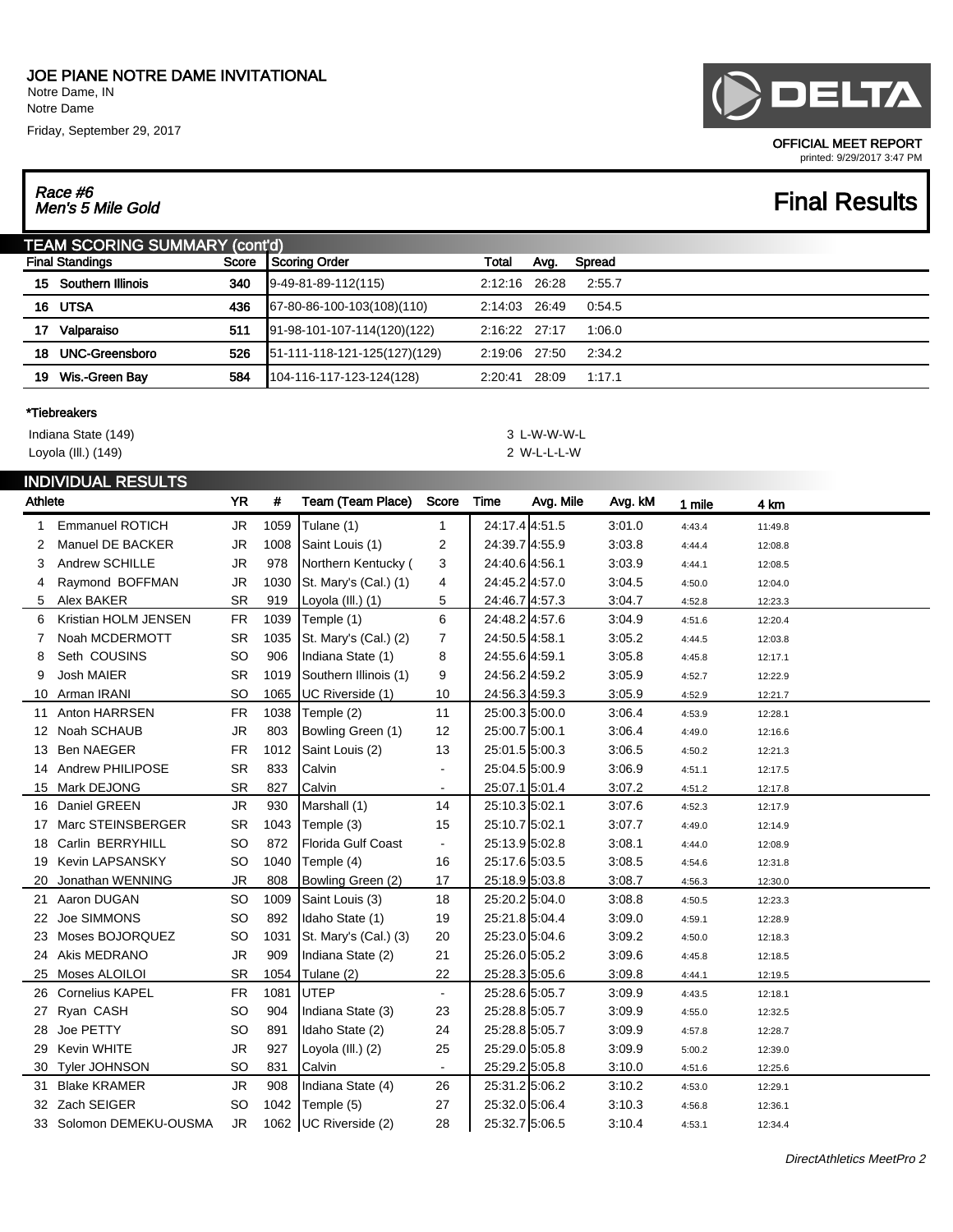Notre Dame, IN Notre Dame

Friday, September 29, 2017

## Race #6<br>Men's 5 Mile Gold

## INDIVIDUAL RESULTS (cont'd)

| Athlete |                          | <b>YR</b> | #    | Team (Team Place)     | Score                    | Time           | Avg. Mile | Avg. kM | 1 mile | 4 km    |
|---------|--------------------------|-----------|------|-----------------------|--------------------------|----------------|-----------|---------|--------|---------|
|         | 34 Jesse ALLEN           | <b>JR</b> | 884  | Idaho State (3)       | 29                       | 25:33.4 5:06.7 |           | 3:10.5  | 5:00.1 | 12:33.3 |
|         | 35 Derek RINK            | SO        | 924  | Loyola (III.) (3)     | 30                       | 25:36.6 5:07.3 |           | 3:10.9  | 4:59.5 | 12:38.3 |
|         | 36 Jamison KOEMAN        | <b>JR</b> | 832  | Calvin                | $\blacksquare$           | 25:36.8 5:07.3 |           | 3:10.9  | 4:51.2 | 12:28.3 |
|         | 37 Antony KOSGEI         | <b>JR</b> | 1083 | <b>UTEP</b>           | $\overline{\phantom{a}}$ | 25:37.0 5:07.4 |           | 3:10.9  | 4:52.0 | 12:32.9 |
| 38      | Alec SANDUSKY            | <b>SO</b> | 976  | Northern Kentucky (   | 31                       | 25:37.7 5:07.5 |           | 3:11.0  | 4:51.1 | 12:25.8 |
| 39      | Walmer SAAVEDRA          | SO        | 899  | Illinois-Chicago (1)  | 32                       | 25:38.0 5:07.6 |           | 3:11.1  | 4:57.7 | 12:34.0 |
| 40      | <b>Wyatt DIDERICKSON</b> | <b>JR</b> | 887  | Idaho State (4)       | 33                       | 25:39.1 5:07.8 |           | 3:11.2  | 4:59.0 | 12:33.4 |
| 41      | Dorrian GORDON           | <b>JR</b> | 1011 | Saint Louis (4)       | 34                       | 25:39.5 5:07.9 |           | 3:11.2  | 4:50.2 | 12:24.3 |
|         | 42 Nolan DOZIER          | <b>SO</b> | 1032 | St. Mary's (Cal.) (4) | 35                       | 25:40.0 5:08.0 |           | 3:11.3  | 4:53.7 | 12:20.9 |
| 43      | Donovan MEARS            | <b>SO</b> | 1041 | Temple (6)            | (36)                     | 25:41.9 5:08.4 |           | 3:11.5  | 4:56.1 | 12:35.8 |
|         | 44 CJ MAY                | <b>SO</b> | 965  | Northern Iowa (1)     | 37                       | 25:43.1 5:08.6 |           | 3:11.7  | 4:53.3 | 12:25.4 |
| 45      | <b>Chris KORABIK</b>     | <b>SR</b> | 847  | DePaul (1)            | 38                       | 25:44.5 5:08.9 |           | 3:11.9  | 5:00.9 | 12:40.8 |
| 46      | James SEVER              | <b>SO</b> | 1067 | UC Riverside (3)      | 39                       | 25:44.9 5:09.0 |           | 3:11.9  | 4:56.3 | 12:37.0 |
| 47      | Jonathan LEE             | <b>FR</b> | 1066 | UC Riverside (4)      | 40                       | 25:45.9 5:09.2 |           | 3:12.0  | 4:59.6 | 12:40.1 |
| 48      | Peter SCHAIBLE           | SR        | 925  | Loyola (III.) (4)     | 41                       | 25:46.6 5:09.3 |           | 3:12.1  | 5:03.2 | 12:42.4 |
| 49      | Alex MINOR               | SO        | 933  | Marshall (2)          | 42                       | 25:52.2 5:10.4 |           | 3:12.8  | 4:52.3 | 12:31.6 |
| 50      | Sean CONLIN              | JR        | 1007 | Saint Louis (5)       | 43                       | 25:52.6 5:10.5 |           | 3:12.9  | 4:50.1 | 12:29.2 |
| 51      | Luke JOHNSTON            | <b>SR</b> | 964  | Northern Iowa (2)     | 44                       | 25:53.5 5:10.7 |           | 3:13.0  | 4:58.6 | 12:38.8 |
|         | 52 Zach SZCZESNIAK       | <b>JR</b> | 901  | Illinois-Chicago (2)  | 45                       | 25:54.7 5:10.9 |           | 3:13.1  | 5:00.5 | 12:41.6 |
| 53      | Johnathan CONDLY         | <b>JR</b> | 1037 | Temple (7)            | (46)                     | 25:56.5 5:11.3 |           | 3:13.3  | 4:55.7 | 12:35.2 |
|         | 54 Caleb FERGUSON        | <b>SO</b> | 830  | Calvin                | $\blacksquare$           | 25:56.7 5:11.3 |           | 3:13.4  | 4:59.8 | 12:43.7 |
|         | 55 Mitchell PRITTS       | <b>SR</b> | 967  | Northern lowa (3)     | 47                       | 25:58.0 5:11.6 |           | 3:13.5  | 5:03.2 | 12:47.3 |
| 56      | Riley DEMEULENAERE       | <b>SO</b> | 921  | Loyola (III.) (5)     | 48                       | 25:58.6 5:11.7 |           | 3:13.6  | 5:08.4 | 12:45.1 |
| 57      | Justin VARINEAU          | <b>FR</b> | 835  | Calvin                | $\blacksquare$           | 25:59.9 5:12.0 |           | 3:13.8  | 4:59.2 | 12:44.2 |
| 58      | Cain HASSIM              | <b>SO</b> | 1017 | Southern Illinois (2) | 49                       | 26:01.1 5:12.2 |           | 3:13.9  | 4:55.2 | 12:37.9 |
| 59      | Gabe GARBARINO           | FR.       | 800  | Bowling Green (3)     | 50                       | 26:03.3 5:12.7 |           | 3:14.2  | 5:06.1 | 12:50.2 |
| 60      | William SANDIN           | <b>JR</b> | 1077 | UNC-Greensboro (1     | 51                       | 26:04.2 5:12.8 |           | 3:14.3  | 4:54.4 | 12:46.7 |
| 61      | Zade KURDIEH             | <b>SR</b> | 897  | Illinois-Chicago (3)  | 52                       | 26:04.5 5:12.9 |           | 3.14.3  | 5:01.9 | 12:47.2 |
|         | 62 Ben AHLRICHS          | <b>JR</b> | 962  | Northern Iowa (4)     | 53                       | 26:04.7 5:12.9 |           | 3:14.4  | 5:08.9 | 12:54.6 |
| 63      | Colton NETTLETON         | <b>JR</b> | 1013 | Saint Louis (6)       | (54)                     | 26:05.5 5:13.1 |           | 3:14.5  | 5:04.4 | 12:55.2 |
| 64      | Jacob SCHENTEN           | <b>SR</b> | 804  | Bowling Green (4)     | 55                       | 26:06.3 5:13.3 |           | 3:14.6  | 4:58.0 | 12:44.8 |
|         | 65 Ricky KUCIEMBA        | FR.       | 888  | Idaho State (5)       | 56                       | 26:06.5 5:13.3 |           | 3:14.6  | 5:01.4 | 12:43.3 |
| 66      | Noah DECK                | <b>JR</b> | 845  | DePaul (2)            | 57                       | 26:09.1 5:13.8 |           | 3:14.9  | 5:00.7 | 12:47.8 |
| 67      | Logan MURRAY             | <b>FR</b> | 966  | Northern Iowa (5)     | 58                       | 26:09.3 5:13.9 |           | 3:14.9  | 5:05.6 | 12:55.1 |
| 68      | Justin EIPP              | <b>FR</b> | 1063 | UC Riverside (5)      | 59                       | 26:10.1 5:14.0 |           | 3:15.0  | 4:57.5 | 12:41.1 |
|         | 69 Michael MANGUS        | <b>SR</b> | 973  | Northern Kentucky (   | 60                       | 26:10.6 5:14.1 |           | 3:15.1  | 4:58.9 | 12:41.1 |
| 70      | Jake PECORIN             | SR        | 850  | DePaul (3)            | 61                       | 26:10.8 5:14.2 |           | 3:15.1  | 5:00.8 | 12:46.8 |
| 71      | <b>Dillon TIMMERMAN</b>  | <b>SR</b> | 969  | Northern Iowa (6)     | (62)                     | 26:11.8 5:14.4 |           | 3:15.3  | 5:06.4 | 12:53.9 |
|         | 72 Andrew RYLAARSDAM     | <b>SR</b> | 834  | Calvin                | $\blacksquare$           | 26:11.9 5:14.4 |           | 3:15.3  | 4:53.4 | 12:36.8 |
|         | 73 Kohl TABERNER         | <b>SR</b> | 805  | Bowling Green (5)     | 63                       | 26:13.6 5:14.7 |           | 3:15.5  | 4:59.5 | 12:46.9 |
|         | 74 Garrett CONDELARIO    | <b>FR</b> | 885  | Idaho State (6)       | (64)                     | 26:14.9 5:15.0 |           | 3:15.6  | 5:00.3 | 12:36.5 |
| 75      | <b>Tristan TAPIA</b>     | <b>JR</b> | 979  | Northern Kentucky (   | 65                       | 26:15.5 5:15.1 |           | 3:15.7  | 5:01.0 | 12:49.9 |
|         | 76 Addison SMITH         | <b>SO</b> | 829  | Calvin                | $\blacksquare$           | 26:16.3 5:15.2 |           | 3:15.8  | 5:03.6 | 12:50.0 |
| 77      | Justin YURCHAK           | <b>SO</b> | 1044 | Temple                | $\overline{\phantom{a}}$ | 26:17.8 5:15.5 |           | 3:16.0  | 4:55.2 | 12:40.9 |
| 78      | <b>Brandon SHIELDS</b>   | <b>SO</b> | 1068 | UC Riverside (6)      | (66)                     | 26:18.0 5:15.6 |           | 3:16.0  | 4:56.4 | 12:43.2 |
|         | 79 Montgomery BERTSCHY   | SR        |      | 1086 UTSA (1)         | 67                       | 26:18.7 5:15.7 |           | 3:16.1  | 5:04.2 | 12:54.5 |



OFFICIAL MEET REPORT

**Final Results** 

printed: 9/29/2017 3:47 PM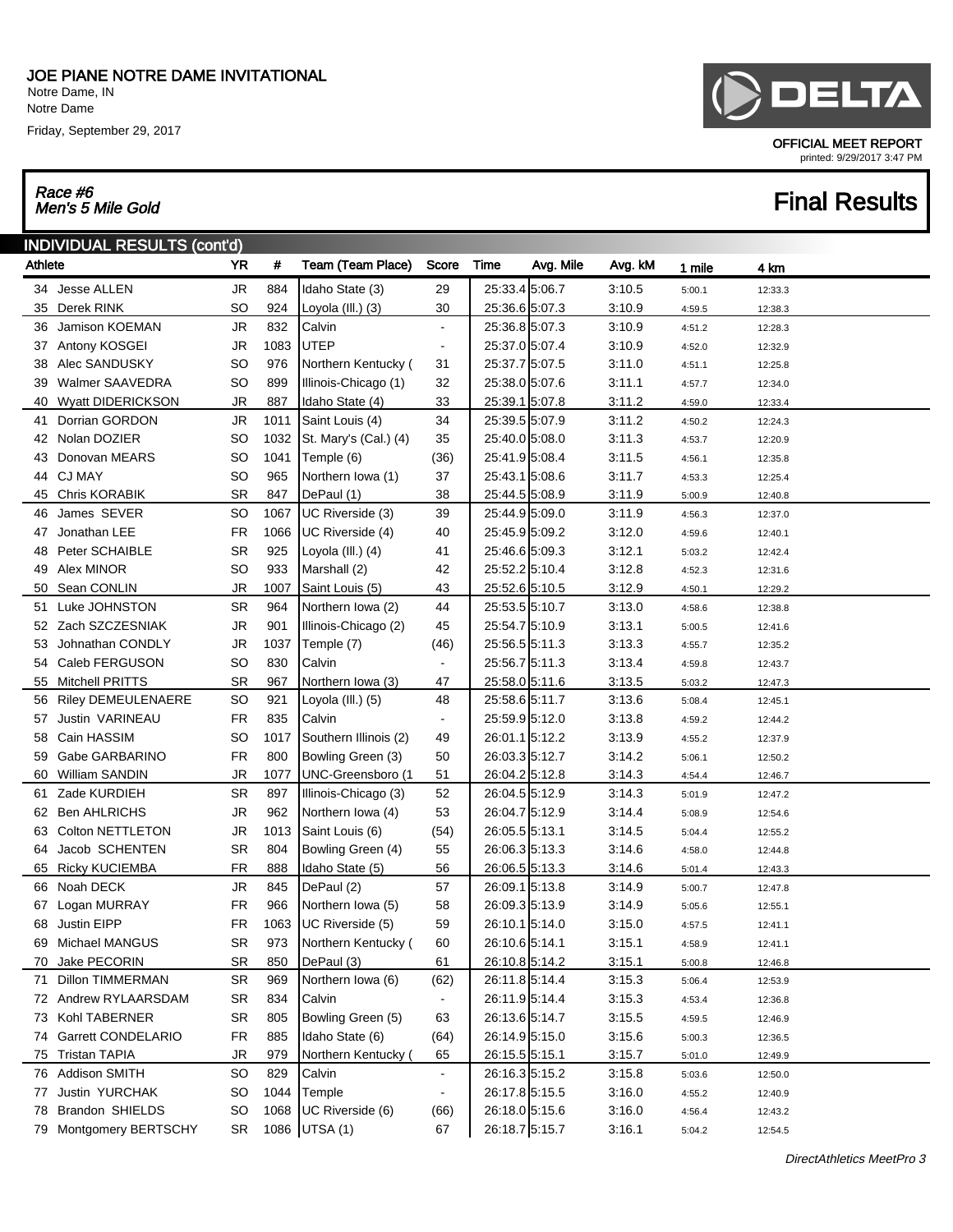Notre Dame, IN Notre Dame

Friday, September 29, 2017

## Race #6<br>Men's 5 Mile Gold

### INDIVIDUAL RESULTS (cont'd)

| Athlete |                        | YR         | #    | Team (Team Place)         | Score                    | Time           | Avg. Mile | Avg. kM | 1 mile | 4 km    |
|---------|------------------------|------------|------|---------------------------|--------------------------|----------------|-----------|---------|--------|---------|
| 80      | Nickolas SCHMIDT       | <b>JR</b>  | 934  | Marshall (3)              | 68                       | 26:18.9 5:15.8 |           | 3:16.1  | 4:51.9 | 12:35.9 |
| 81      | Tom BRENNAN            | <b>SO</b>  | 893  | Illinois-Chicago (4)      | 69                       | 26:19.2 5:15.8 |           | 3:16.2  | 5:02.2 | 12:54.8 |
|         | 82 Ryan BURROWS        | <b>JR</b>  | 971  | Northern Kentucky (       | 70                       | 26:21.5 5:16.3 |           | 3:16.5  | 5:02.5 | 12:49.8 |
|         | 83 Corey ALFREDSON     | <b>JR</b>  | 902  | Indiana State (5)         | 71                       | 26:22.9 5:16.6 |           | 3:16.6  | 4:54.1 | 12:41.2 |
| 84      | Carlos CABRERA         | <b>FR</b>  | 894  | Illinois-Chicago (5)      | 72                       | 26:23.5 5:16.7 |           | 3:16.7  | 5:02.3 | 12:48.3 |
| 85      | Conner OSWALD          | <b>SO</b>  | 890  | Idaho State (7)           | (73)                     | 26:23.6 5:16.7 |           | 3:16.7  | 5:00.0 | 12:48.9 |
|         | 86 Carlos ZERVIGON     | <b>SO</b>  | 1060 | Tulane (3)                | 74                       | 26:26.8 5:17.3 |           | 3.17.1  | 4:54.0 | 12:43.7 |
| 87      | James RYAN             | <b>SR</b>  | 852  | DePaul (4)                | 75                       | 26:27.8 5:17.6 |           | 3:17.2  | 5:01.3 | 12:53.3 |
| 88      | Nathan MROZ            | <b>JR</b>  | 898  | Illinois-Chicago (6)      | (76)                     | 26:29.7 5:17.9 |           | 3:17.5  | 5:04.5 | 12:55.7 |
| 89      | Ethan SMITH            | <b>SO</b>  | 968  | Northern lowa (7)         | (77)                     | 26:30.6 5:18.1 |           | 3:17.6  | 5:07.2 | 13:02.2 |
| 90      | Mason LABADIE          | <b>JR</b>  | 1033 | St. Mary's (Cal.) (5)     | 78                       | 26:31.9 5:18.4 |           | 3:17.7  | 4:53.2 | 12:37.8 |
| 91      | Maximilian O'MEARA     | <b>SO</b>  | 923  | Loyola (III.) (6)         | (79)                     | 26:36.4 5:19.3 |           | 3:18.3  | 5:20.6 | 13:19.9 |
| 92      | John VON DOHLEN        | <b>SR</b>  | 1094 | UTSA <sub>(2)</sub>       | 80                       | 26:38.7 5:19.7 |           | 3:18.6  | 5:16.5 | 13:15.2 |
| 93      | Jacob DEWITT           | <b>FR</b>  | 1015 | Southern Illinois (3)     | 81                       | 26:40.0 5:20.0 |           | 3:18.8  | 5:02.6 | 12:57.0 |
| 94      | Paul GARBARINO         | <b>JR</b>  | 801  | Bowling Green (6)         | (82)                     | 26:40.5 5:20.1 |           | 3:18.8  | 5:03.8 | 12:48.5 |
|         | 95 Henry HARPER        | <b>SO</b>  | 846  | DePaul (5)                | 83                       | 26:41.3 5:20.2 |           | 3:18.9  | 5:01.5 | 12:55.7 |
| 96      | Jonathan VOTH          | ${\sf FR}$ | 807  | Bowling Green (7)         | (84)                     | 26:42.2 5:20.4 |           | 3:19.0  | 5:09.4 | 13:03.9 |
| 97      | Jack FRIMODIG          | <b>FR</b>  | 1064 | UC Riverside (7)          | (85)                     | 26:42.7 5:20.5 |           | 3:19.1  | 4:54.0 | 12:43.9 |
| 98      | Martin LUEVANO         | <b>SO</b>  | 1091 | UTSA (3)                  | 86                       | 26:43.4 5:20.7 |           | 3:19.2  | 5:17.0 | 13:15.4 |
| 99      | Jan FIGUEROA           | <b>SO</b>  | 874  | <b>Florida Gulf Coast</b> | $\blacksquare$           | 26:43.9 5:20.8 |           | 3:19.2  | 4:51.3 | 12:52.0 |
|         | 100 Josh SPOONER       | <b>SR</b>  | 1036 | St. Mary's (Cal.) (6)     | (87)                     | 26:44.2 5:20.8 |           | 3:19.3  | 4:52.6 | 12:47.3 |
|         | 101 Joshua CHERUYOT    | <b>JR</b>  | 1055 | Tulane (4)                | 88                       | 26:45.6 5:21.1 |           | 3:19.4  | 4:56.2 | 12:51.4 |
|         | 102 Jonathan VARA      | <b>SR</b>  | 1020 | Southern Illinois (4)     | 89                       | 26:46.5 5:21.3 |           | 3:19.6  | 5:00.4 | 12:56.9 |
|         | 103 Hiob GEBISSO       | <b>SR</b>  | 1010 | Saint Louis (7)           | (90)                     | 26:49.5 5:21.9 |           | 3:19.9  | 5:21.3 | 13:18.6 |
|         | 104 Ben ZABRICKY       | <b>JR</b>  | 1102 | Valparaiso (1)            | 91                       | 26:50.1 5:22.0 |           | 3:20.0  | 5:01.7 | 13:08.9 |
|         | 105 Andrew KIPKEMBOI   | <b>FR</b>  | 1057 | Tulane (5)                | 92                       | 26:51.8 5:22.3 |           | 3:20.2  | 4:51.5 | 12:52.8 |
|         | 106 Nathanael DICK     | <b>JR</b>  | 828  | Calvin                    | $\blacksquare$           | 26:51.9 5:22.4 |           | 3:20.2  | 5:03.5 | 12:59.6 |
|         | 107 Kyle COLLINS       | <b>FR</b>  | 905  | Indiana State (6)         | (93)                     | 26:52.1 5:22.4 |           | 3:20.3  | 4:58.7 | 12:56.5 |
|         | 108 Kenny WALLACE      | <b>FR</b>  | 926  | Loyola (III.) (7)         | (94)                     | 26:52.4 5:22.5 |           | 3:20.3  | 5:18.5 | 13:20.6 |
|         | 109 Keith PRIVE        | <b>JR</b>  | 974  | Northern Kentucky (       | (95)                     | 26:54.6 5:22.9 |           | 3:20.6  | 5:01.6 | 13:10.5 |
|         | 110 Nicholas VOTH      | <b>SR</b>  | 806  | <b>Bowling Green</b>      | $\blacksquare$           | 26:54.8 5:23.0 |           | 3:20.6  | 5:07.4 | 12:55.5 |
|         | 111 Logan HAMBROCK     | <b>SR</b>  | 907  | Indiana State (7)         | (96)                     | 26:56.0 5:23.2 |           | 3:20.7  | 5:01.5 | 12:50.3 |
|         | 112 Charlie MACINTYRE  | <b>FR</b>  | 849  | DePaul (6)                | (97)                     | 26:56.3 5:23.2 |           | 3:20.8  | 5:01.2 | 13:01.4 |
|         | 113 Emmanuel CHAMPAGNE | <b>FR</b>  | 920  | Loyola (III.)             | $\overline{\phantom{0}}$ | 26:56.4 5:23.3 |           | 3:20.8  | 5:05.7 | 13:06.3 |
|         | 114 Sidney NOBLE       | <b>SR</b>  | 1100 | Valparaiso (2)            | 98                       | 26:59.0 5:23.8 |           | 3:21.1  | 5:16.4 | 13:15.8 |
|         | 115 Tyler PHILLIPS     | <b>JR</b>  | 802  | <b>Bowling Green</b>      | $\blacksquare$           | 27:00.7 5:24.1 |           | 3:21.3  | 4:57.4 | 12:51.9 |
|         | 116 Brady LANCE        | FR         | 1034 | St. Mary's (Cal.) (7)     | (99)                     | 27:02.0 5:24.4 |           | 3:21.5  | 5:04.0 | 12:59.1 |
|         | 117 Mathew DAVID       | <b>FR</b>  | 1088 | UTSA (4)                  | 100                      | 27:09.2 5:25.8 |           | 3:22.4  | 5:16.7 | 13:17.9 |
|         | 118 Victor FORTIN      | <b>SO</b>  | 1096 | Valparaiso (3)            | 101                      | 27:10.8 5:26.2 |           | 3:22.6  | 5:05.1 | 13:02.7 |
|         | 119 Martin SKUCAS      | <b>FR</b>  | 900  | Illinois-Chicago (7)      | (102)                    | 27:12.0 5:26.4 |           | 3:22.7  | 5:02.0 | 13:06.9 |
|         | 120 Pedro SEPULVEDA    | <b>SO</b>  | 1093 | UTSA (5)                  | 103                      | 27:13.2 5:26.6 |           | 3:22.9  | 5:16.4 | 13:17.4 |
|         | 121 Tannock BLAIR      | JR         | 1006 | Saint Louis               | $\bullet$                | 27:16.6 5:27.3 |           | 3:23.3  | 5:09.9 | 13:18.5 |
|         | 122 Erik JOHNSON       | <b>SR</b>  | 1134 | Wis.-Green Bay (1)        | 104                      | 27:19.0 5:27.8 |           | 3:23.6  | 5:05.6 | 13:07.5 |
|         | 123 Hunter DEEM        | SO         | 928  | Marshall (4)              | 105                      | 27:22.1 5:28.4 |           | 3:24.0  | 5:03.1 | 13:10.6 |
|         | 124 Austin JORDAN      | <b>FR</b>  | 931  | Marshall (5)              | 106                      | 27:25.2 5:29.0 |           | 3:24.4  | 5:00.1 | 13:20.4 |
|         | 125 Wes HEAL           | <b>SO</b>  | 922  | Loyola (III.)             | $\blacksquare$           | 27:25.5 5:29.1 |           | 3:24.4  | 5:20.4 | 13:22.8 |



OFFICIAL MEET REPORT

**Final Results** 

printed: 9/29/2017 3:47 PM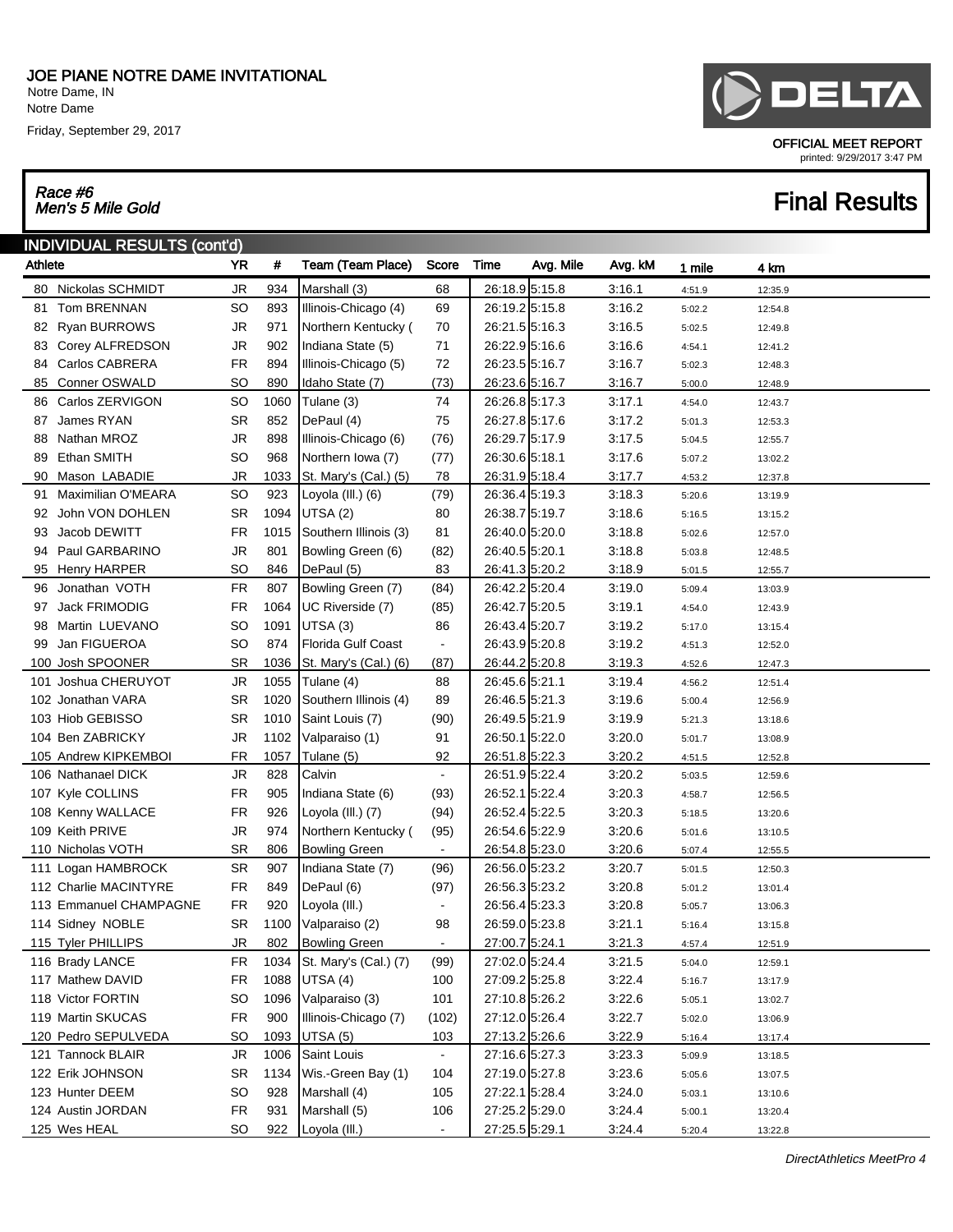Notre Dame, IN Notre Dame

Friday, September 29, 2017

## Race #6

### INDIVIDUAL RESULTS (cont'd) Athlete **YR # Team (Team Place)** Score Time Avg. Mile Avg. kM 1 mile 4 km 126 Joey BLACK FR 1095 Valparaiso (4) 107 27:25.9 5:29.2 3:24.5 5:09.1 13:15.6 127 Josh RODRIQUEZ FR 1092 UTSA (6) (108) 27:32.0 5:30.4 3:25.2 5:17.3 13:25.5 128 Zach BIRDSALL 972 Northern Kentucky ( (109) 27:39.1 5:31.8 3:26.1 5:01.3 13:10.5 129 Sirlaurence KING SO 896 Illinois-Chicago - 27:43.0 5:32.6 3:26.6 5:10.1 13:24.4 130 Hunter HAWKINS SR 1089 | UTSA (7) (110) | 27:43.3 | 5:32.7 3:26.6 5:16.7 13:33.4 131 Peyton TWEDT SO 970 Northern Iowa - 27:46.1 5:33.2 3:27.0 5:09.1 13:13.3 132 Juan RODRIGUEZ FR 1075 UNC-Greensboro (2 111 | 27:47.1 | 5:33.4 3:27.1 5:09.6 13:24.4 133 Chris JOSEPH FR 895 | Illinois-Chicago - 27:49.0 5:33.8 3:27.3 5:08.2 13:13.4 134 Michael CHURCH FR 1014 Southern Illinois (5) 112 | 27:51.8 5:34.4 3:27.7 5:02.9 13:16.1 135 Daniel PETERSON JR 851 DePaul (7) (113) 27:52.9 5:34.6 3:27.8 5:09.8 13:28.8 136 Luca CHATHAM JR 1087 UTSA - 27:55.2 5:35.0 3:28.1 5:02.8 13:05.7 137 Dominic PAOLETTI FR 1101 Valparaiso (5) 114 | 27:56.1 5:35.2 3:28.2 5:09.4 13:19.7 138 Christopher EDWARDS SO 1016 Southern Illinois (6) (115) 27:58.0 5:35.6 3:28.4 5:11.5 13:35.2 139 Jonathan SANDY SO 977 Northern Kentucky - 28:00.5 5:36.1 3:28.8 5:03.1 13:12.9 140 Eduardo NAVARRO SR 1136 Wis.-Green Bay (2) 116 28:05.6 5:37.1 3:29.4 5:20.7 13:52.7 141 Joshua LANGTEAU FR 1135 Wis.-Green Bay (3) 117 28:07.1 5:37.4 3:29.6 5:23.2 13:51.7 142 Trelek JONES SO 1073 UNC-Greensboro (3 118 28:08.1 5:37.6 3:29.7 5:07.3 13:36.6 143 James HILL III JR 1056 Tulane (6) (119) 28:18.0 5:39.6 3:30.9 5:05.8 13:36.0 144 Tyler GRIMES JR 1097 Valparaiso (6) (120) 28:22.4 5:40.5 3:31.5 5:12.0 13:37.0 145 Jonathan TIMOTHY FR 1078 UNC-Greensboro (4 121 | 28:27.5 | 5:41.5 3:32.1 5:09.5 13:34.4 146 Nathan IZEWSKI FR 1099 Valparaiso (7) (122) 28:30.8 5:42.2 3:32.5 5:14.4 13:55.6 147 Jacob FIERST JR 1133 | Wis.-Green Bay (4) 123 | 28:32.9 5:42.6 3:32.8 5:20.7 13:52.6 148 Samuel ENGEL JR 1132 Wis.-Green Bay (5) 124 | 28:36.1 5:43.2 3:33.2 5:21.6 13:52.5 149 Blake RIGDON FR 975 Northern Kentucky - 28:36.9 5:43.4 3:33.3 5:15.4 13:37.8 150 Weston CLAYTON FR 1070 UNC-Greensboro (5 125 28:38.4 5:43.7 3:33.5 5:06.2 13:36.9 151 Sergio LLANES JR 848 DePaul - 29:12.7 5:50.5 3:37.7 5:11.4 13:45.5 152 Joel KRZNARIC FR 932 Marshall (6) (126) 29:13.0 5:50.6 3:37.8 5:16.3 14:01.7 153 Tim ZANGE JR 1103 Valparaiso - 29:44.9 5:57.0 3:41.7 5:22.2 13:47.2 154 Ewan HYNES FR 1072 UNC-Greensboro (6 (127) 30:01.9 6:00.4 3:43.8 5:10.7 13:51.8 155 Adam PLOUGH FR 1137 Wis.-Green Bay (6) (128) 30:42.4 6:08.5 3:48.9 5:32.7 14:40.9 156 Keeton GLENN JR 1071 UNC-Greensboro (7 (129) 31:56.5 6:23.3 3:58.1 5:18.8 14:46.9

OFFICIAL MEET REPORT printed: 9/29/2017 3:47 PM

## $\frac{H_{RQCD}}{M}$   $\frac{H_{RQCD}}{M}$   $\frac{H_{RQCD}}{M}$   $\frac{H_{RQCD}}{M}$   $\frac{H_{RQCD}}{M}$   $\frac{H_{RQCD}}{M}$   $\frac{H_{RQCD}}{M}$   $\frac{H_{RQCD}}{M}$   $\frac{H_{RQCD}}{M}$   $\frac{H_{RQCD}}{M}$   $\frac{H_{RQCD}}{M}$   $\frac{H_{RQCD}}{M}$   $\frac{H_{RQCD}}{M}$   $\frac{H_{RQCD}}{M}$   $\frac{H_{RQCD}}{$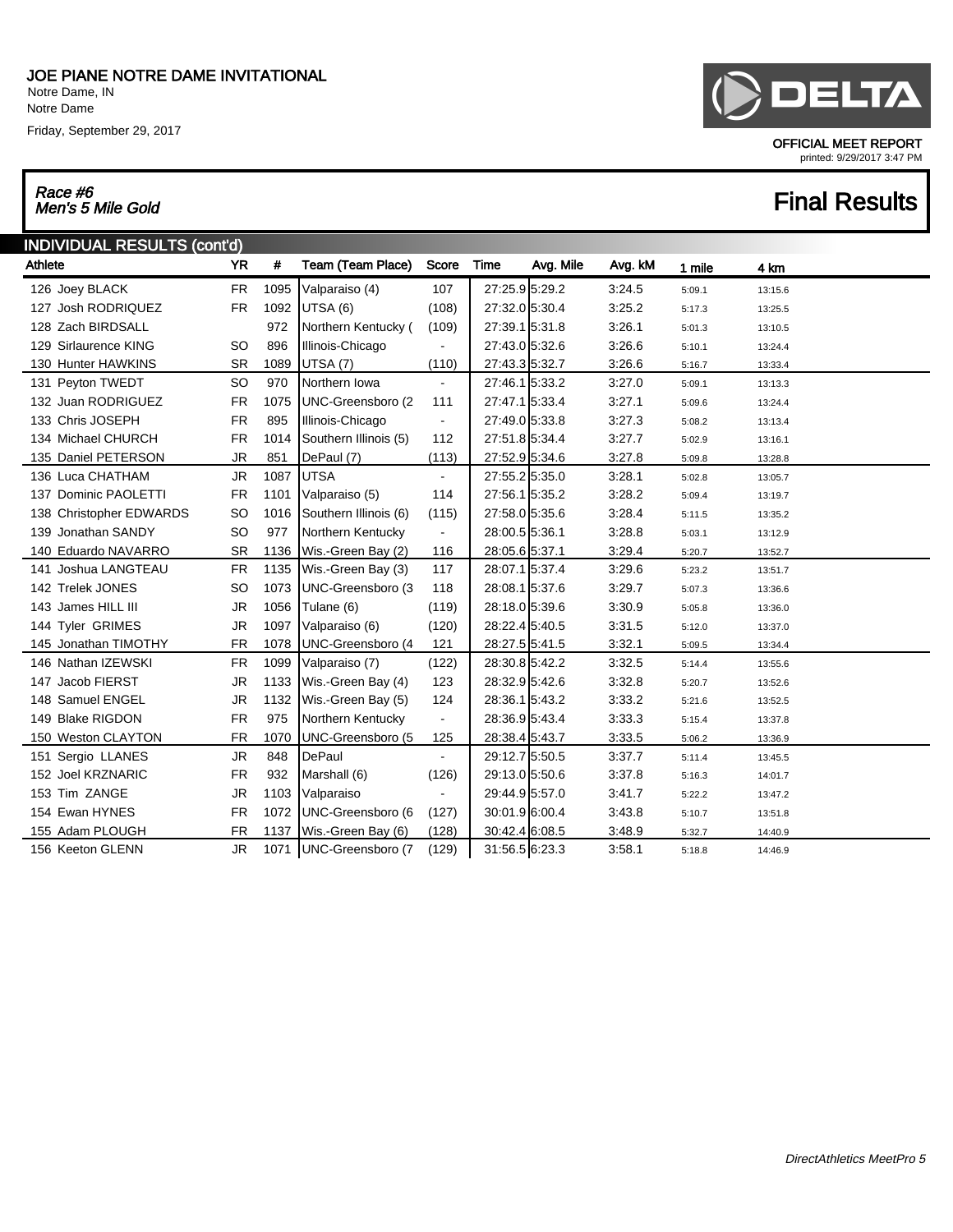Notre Dame, IN Notre Dame

Friday, September 29, 2017

# DELTA

OFFICIAL MEET REPORT printed: 9/29/2017 2:53 PM

## **Final Results**

## Race #5<br>Women's 5K Gold

|              | <b>TEAM SCORING SUMMARY</b>            |                               |               |       |        |  |
|--------------|----------------------------------------|-------------------------------|---------------|-------|--------|--|
|              | <b>Final Standings</b><br><b>Score</b> | <b>Scoring Order</b>          | Total         | Avg.  | Spread |  |
| 1            | Northern Iowa<br>86                    | 9-14-15-20-28(59)(86)         | 1:28:44       | 17:45 | 0:30.3 |  |
| $\mathbf{2}$ | Temple<br>137                          | 7-17-32-34-47(53)(70)         | 1:29:52 17:59 |       | 0.47.3 |  |
| 3.           | <b>Saint Louis</b><br>186              | 25-30-33-43-55(67)(113)       | 1:30:50       | 18:10 | 0:24.0 |  |
| 4            | <b>Idaho State</b><br>190              | 2-36-38-45-69(76)(94)         | 1:30:27       | 18:06 | 1:33.5 |  |
| 5.           | Creighton<br>195                       | 1-22-48-61-63(119)            | 1:30:08       | 18:02 | 1:34.8 |  |
| 6            | 196<br>lowa                            | 5-12-37-44-98(99)(121)        | 1:30:19       | 18:04 | 1:40.3 |  |
| $\mathbf{7}$ | Southern Miss.<br>198                  | 24-29-35-46-64(95)(117)       | 1:31:05       | 18:13 | 0.34.9 |  |
| 8            | <b>UC Riverside</b><br>232             | 11-16-18-78-109(125)(136)     | 1:30:57       | 18:12 | 1:31.2 |  |
| 9            | <b>Bowling Green</b><br>238            | 3-50-54-56-75(87)(118)        | 1:30:59       | 18:12 | 1:32.3 |  |
| 10           | Western Michigan<br>253                | 4-10-13-93-133(141)(150)      | 1:30:50       | 18:10 | 2:19.4 |  |
| 11           | <b>Indiana State</b><br>259            | 6-49-58-72-74(83)(91)         | 1:31:34       | 18:19 | 1:16.4 |  |
| 12.          | <b>Wichita State</b><br>291            | 27-51-60-65-88(103)(116)      | 1:32:16       | 18:28 | 0:47.3 |  |
| 13           | <b>South Carolina</b><br>302           | 23-57-68-73-81(112)(115)      | 1:32:26       | 18:30 | 0.49.2 |  |
|              | 14 IUPUI<br>$322*$                     | 21-40-71-89-101(102)(111)     | 1:32:34       | 18:31 | 1:08.7 |  |
|              | 322*<br>15 Butler                      | 8-31-79-96-108(129)(131)      | 1:32:21       | 18:29 | 1:32.4 |  |
| 16           | Southern Illinois<br>429               | 19-62-77-126-145(159)         | 1:34:23       | 18:53 | 2:06.0 |  |
| 17.          | Illinois-Chicago<br>500                | 39-85-104-124-148(162)(170)   | 1:35:22 19:05 |       | 1:42.1 |  |
| 18           | <b>UNC-Greensboro</b><br>506           | 41-90-97-135-143(146)(158)    | 1:35:27       | 19:06 | 1:36.7 |  |
| 19           | Northern Kentucky<br>510               | 66-100-107-110-127(138)(164)  | 1:35:09       | 19:02 | 0.50.8 |  |
| 20           | 520<br>St. Mary's (Cal.)               | 26-82-114-147-151(152)        | 1:35:53       | 19:11 | 2:04.7 |  |
| 21           | <b>DePaul</b><br>527                   | 42-84-128-134-139(154)(157)   | 1:35:40       | 19:08 | 1:22.8 |  |
|              | 22 UTSA<br>531                         | 52-92-120-130-137(144)(161)   | 1.35.38       | 19:08 | 1:15.8 |  |
| 23.          | Marshall<br>612                        | 80-122-123-132-155(160)(165)  | 1:37:00       | 19:24 | 1:21.3 |  |
|              | 24 Valparaiso<br>720                   | 106-140-149-156-169(171)(172) | 1:40:09       | 20:02 | 2:15.6 |  |
|              | 25 Wis.-Green Bay<br>729               | 105-142-153-163-166(167)(168) | 1:40:42       | 20:09 | 2:00.9 |  |

### \*Tiebreakers

|              | <b>IUPUI (322)</b>              |     |                           |               |             |        |  |
|--------------|---------------------------------|-----|---------------------------|---------------|-------------|--------|--|
|              | <b>Butler (322)</b>             |     |                           |               | 2 W-W-L-L-L |        |  |
|              | <b>Final Standings</b><br>Score |     | Scoring Order             | Total         | Avg.        | Spread |  |
|              | Northern Iowa                   | 86  | 9-14-15-20-28(59)(86)     | 1:28:44 17:45 |             | 0:30.3 |  |
| $\mathbf{2}$ | Temple                          | 137 | 7-17-32-34-47(53)(70)     | 1:29:52       | 17:59       | 0:47.3 |  |
| 3            | <b>Saint Louis</b>              | 186 | 25-30-33-43-55(67)(113)   | 1:30:50       | 18:10       | 0:24.0 |  |
| 4            | <b>Idaho State</b>              | 190 | 2-36-38-45-69(76)(94)     | 1:30:27       | 18:06       | 1:33.5 |  |
| 5            | Creighton                       | 195 | 1-22-48-61-63(119)        | 1:30:08       | 18:02       | 1:34.8 |  |
| 6            | lowa                            | 196 | 5-12-37-44-98(99)(121)    | 1:30:19       | 18:04       | 1:40.3 |  |
|              | Southern Miss.                  | 198 | 24-29-35-46-64(95)(117)   | 1:31:05       | 18:13       | 0:34.9 |  |
| 8            | <b>UC Riverside</b>             | 232 | 11-16-18-78-109(125)(136) | 1:30:57       | 18:12       | 1:31.2 |  |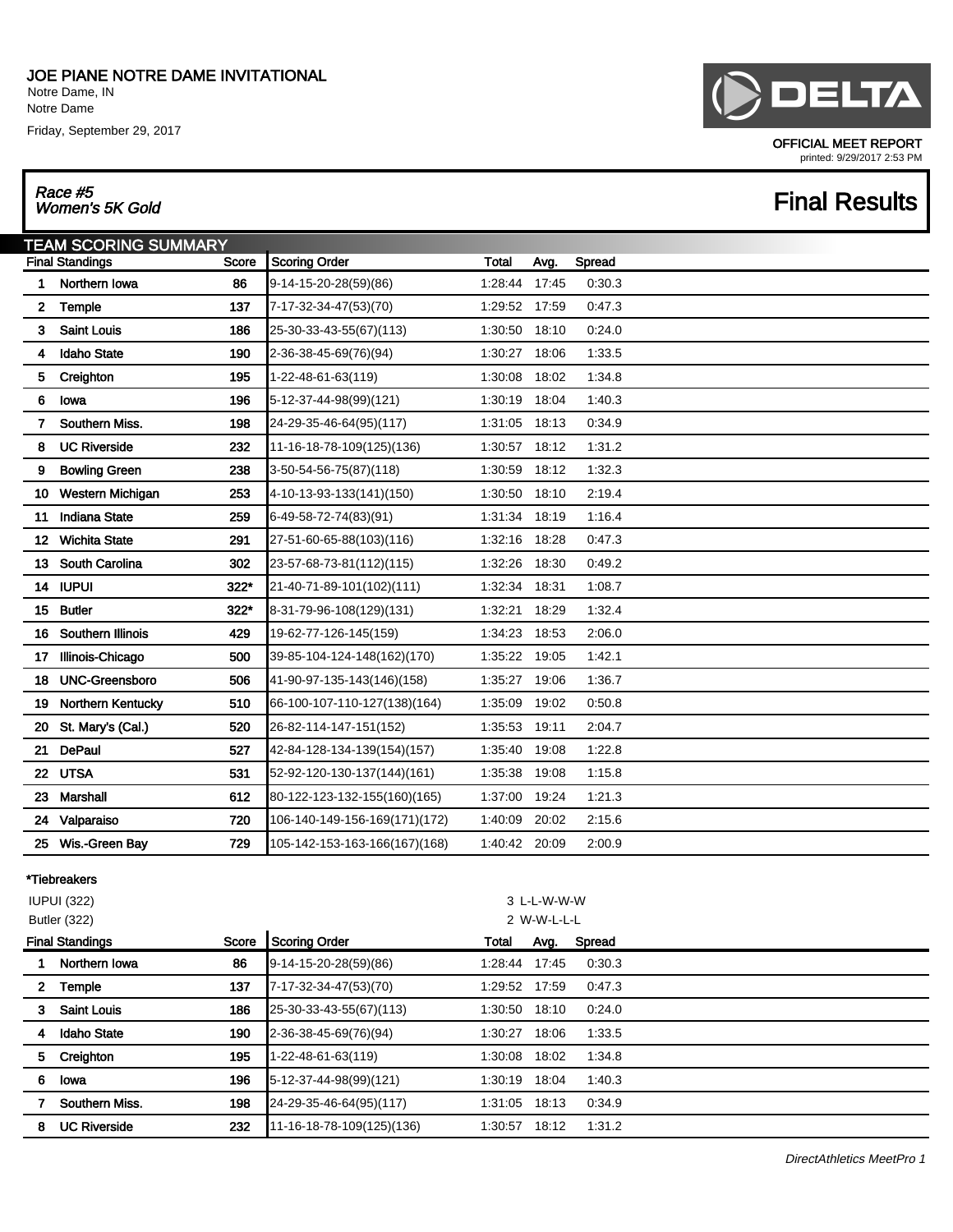Notre Dame, IN Notre Dame

Friday, September 29, 2017

## Race #5<br>Women's 5K Gold

### OFFICIAL MEET REPORT printed: 9/29/2017 2:53 PM

## **Final Results**

|       | TEAM SCORING SUMMARY (cont'd) |        |                               |         |       |        |  |  |  |  |  |
|-------|-------------------------------|--------|-------------------------------|---------|-------|--------|--|--|--|--|--|
|       | <b>Final Standings</b>        | Score  | <b>Scoring Order</b>          | Total   | Avg.  | Spread |  |  |  |  |  |
| 9     | <b>Bowling Green</b>          | 238    | 3-50-54-56-75(87)(118)        | 1:30:59 | 18:12 | 1:32.3 |  |  |  |  |  |
| 10    | Western Michigan              | 253    | 4-10-13-93-133(141)(150)      | 1:30:50 | 18:10 | 2:19.4 |  |  |  |  |  |
| 11    | <b>Indiana State</b>          | 259    | 6-49-58-72-74(83)(91)         | 1:31:34 | 18:19 | 1:16.4 |  |  |  |  |  |
| $12-$ | <b>Wichita State</b>          | 291    | 27-51-60-65-88(103)(116)      | 1:32:16 | 18:28 | 0:47.3 |  |  |  |  |  |
| 13    | <b>South Carolina</b>         | 302    | 23-57-68-73-81(112)(115)      | 1:32:26 | 18:30 | 0:49.2 |  |  |  |  |  |
|       | 14 IUPUI                      | $322*$ | 21-40-71-89-101(102)(111)     | 1:32:34 | 18:31 | 1:08.7 |  |  |  |  |  |
| 15    | <b>Butler</b>                 | $322*$ | 8-31-79-96-108(129)(131)      | 1:32:21 | 18:29 | 1:32.4 |  |  |  |  |  |
| 16    | Southern Illinois             | 429    | 19-62-77-126-145(159)         | 1:34:23 | 18:53 | 2:06.0 |  |  |  |  |  |
| 17    | Illinois-Chicago              | 500    | 39-85-104-124-148(162)(170)   | 1:35:22 | 19:05 | 1:42.1 |  |  |  |  |  |
| 18    | <b>UNC-Greensboro</b>         | 506    | 41-90-97-135-143(146)(158)    | 1:35:27 | 19:06 | 1:36.7 |  |  |  |  |  |
| 19    | Northern Kentucky             | 510    | 66-100-107-110-127(138)(164)  | 1:35:09 | 19:02 | 0:50.8 |  |  |  |  |  |
| 20    | St. Mary's (Cal.)             | 520    | 26-82-114-147-151(152)        | 1:35:53 | 19:11 | 2:04.7 |  |  |  |  |  |
| 21    | DePaul                        | 527    | 42-84-128-134-139(154)(157)   | 1:35:40 | 19:08 | 1:22.8 |  |  |  |  |  |
|       | 22 UTSA                       | 531    | 52-92-120-130-137(144)(161)   | 1:35:38 | 19:08 | 1:15.8 |  |  |  |  |  |
| 23    | Marshall                      | 612    | 80-122-123-132-155(160)(165)  | 1:37:00 | 19:24 | 1:21.3 |  |  |  |  |  |
| 24    | Valparaiso                    | 720    | 106-140-149-156-169(171)(172) | 1:40:09 | 20:02 | 2:15.6 |  |  |  |  |  |
| 25    | Wis.-Green Bay                | 729    | 105-142-153-163-166(167)(168) | 1:40:42 | 20:09 | 2:00.9 |  |  |  |  |  |

### \*Tiebreakers

### IUPUI (322) 3 L-L-W-W-W Butler (322) 2 W-W-L-L-L

| <b>INDIVIDUAL RESULTS</b> |                            |           |     |                    |       |                |           |         |        |         |
|---------------------------|----------------------------|-----------|-----|--------------------|-------|----------------|-----------|---------|--------|---------|
| Athlete                   |                            | <b>YR</b> | #   | Team (Team Place)  | Score | Time           | Avg. Mile | Avg. kM | 1 mile | 4 km    |
|                           | <b>Emily MARTIN</b>        | JR.       | 182 | Creighton (1)      | 1     | 16:58.1 5:27.4 |           | 3:23.6  | 5:20.5 | 13:34.1 |
| 2                         | Jenica DODGE               | <b>SR</b> | 216 | Idaho State (1)    | 2     | 17:04.8 5:29.5 |           | 3:25.0  | 5:26.0 | 13:40.7 |
| 3                         | Rachel WALNY               | JR        | 143 | Bowling Green (1)  | 3     | 17:09.95:31.2  |           | 3:26.0  | 5:24.4 | 13:42.9 |
| 4                         | Hanne CHRISTENSEN          | <b>SR</b> | 469 | Western Michigan ( | 4     | 17:12.2 5:31.9 |           | 3:26.4  | 5:20.2 | 13:33.9 |
| 5                         | Andrea SHINE               | JR        | 247 | lowa (1)           | 5     | 17:16.0 5:33.1 |           | 3:27.2  | 5:26.2 | 13:44.0 |
| 6                         | Taylor AUSTIN              | <b>SR</b> | 233 | Indiana State (1)  | 6     | 17:25.8 5:36.3 |           | 3:29.2  | 5:24.7 | 13:50.2 |
|                           | Grace MOORE                | SO        | 373 | Temple (1)         | 7     | 17:29.2 5:37.3 |           | 3:29.8  | 5:26.7 | 13:58.3 |
| 8                         | Josephine THESTRUP         | SO        | 151 | Butler (1)         | 8     | 17:31.8 5:38.2 |           | 3:30.4  | 5:20.3 | 13:54.7 |
| 9                         | Hannah TRUNIGER            | SO        | 292 | Northern Iowa (1)  | 9     | 17:32.8 5:38.5 |           | 3:30.6  | 5:32.4 | 13:58.9 |
| 10                        | <b>Claire GILBERT</b>      | <b>SR</b> | 470 | Western Michigan ( | 10    | 17:34.5 5:39.1 |           | 3:30.9  | 5:31.1 | 14:04.2 |
| 11                        | Faith MAKAU                | <b>SR</b> | 403 | UC Riverside (1)   | 11    | 17:34.9 5:39.2 |           | 3:31.0  | 5:30.8 | 14:02.2 |
| 12                        | <b>Madison WAYMIRE</b>     | <b>JR</b> | 248 | lowa (2)           | 12    | 17:36.5 5:39.7 |           | 3:31.3  | 5:30.8 | 14:02.4 |
| 13                        | Sarah ANDERSON             | <b>JR</b> | 468 | Western Michigan ( | 13    | 17:38.9 5:40.5 |           | 3:31.8  | 5:32.6 | 14:13.3 |
| 14                        | <b>Brette CORREY</b>       | <b>SR</b> | 288 | Northern Iowa (2)  | 14    | 17:39.2 5:40.6 |           | 3:31.8  | 5:31.3 | 14:14.2 |
| 15                        | <b>Tiffany CHRISTENSEN</b> | JR.       | 285 | Northern Iowa (3)  | 15    | 17:39.9 5:40.8 |           | 3:32.0  | 5:33.3 | 14:14.2 |
| 16                        | <b>Weslie PEARCE</b>       | <b>SR</b> | 404 | UC Riverside (2)   | 16    | 17:43.8 5:42.1 |           | 3:32.8  | 5:31.8 | 14:07.8 |
| 17                        | Katie LEISHER              | <b>JR</b> | 372 | Temple (2)         | 17    | 17:47.9 5:43.4 |           | 3:33.6  | 5:30.6 | 14:08.0 |
| 18                        | <b>Emily SANCHEZ</b>       | <b>JR</b> | 407 | UC Riverside (3)   | 18    | 17:48.3 5:43.5 |           | 3:33.6  | 5:31.9 | 14:09.0 |

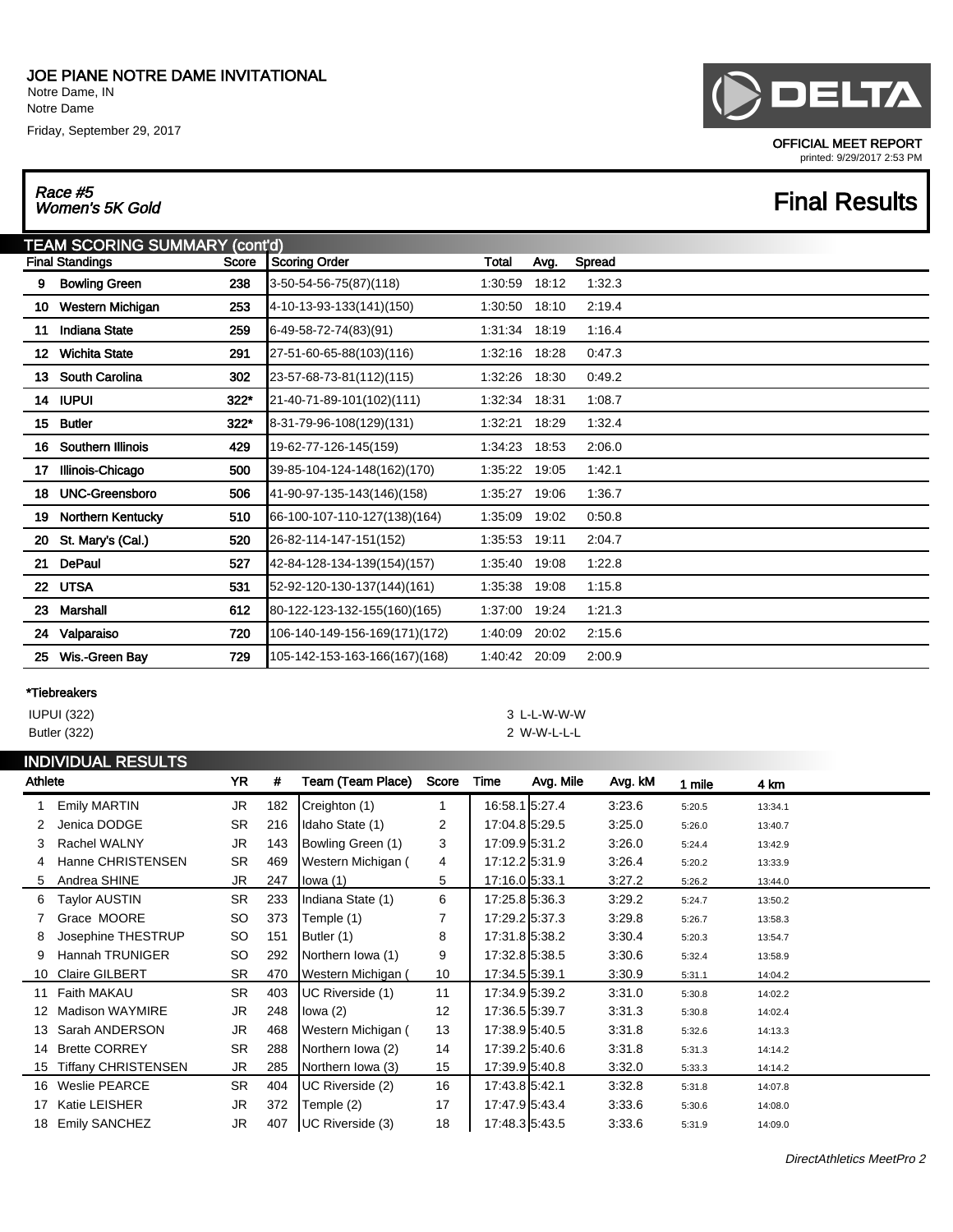Notre Dame, IN Notre Dame

Friday, September 29, 2017

## Race #5<br>Women's 5K Gold

# INDIVIDUAL RESULTS (cont'd)



OFFICIAL MEET REPORT

### printed: 9/29/2017 2:53 PM

## **Final Results**

| Athlete |                           |           | #   | Team (Team Place)     | Score          | Time           | Avg. Mile | Avg. kM | 1 mile | 4 km    |
|---------|---------------------------|-----------|-----|-----------------------|----------------|----------------|-----------|---------|--------|---------|
|         | 19 Megan KROLAK           | SO        | 347 | Southern Illinois (1) | 19             | 17:48.6 5:43.6 |           | 3:33.7  | 5:30.3 | 14:13.5 |
| 20      | Mckayla COLE              | <b>FR</b> | 286 | Northern Iowa (4)     | 20             | 17:49.1 5:43.7 |           | 3:33.8  | 5:33.6 | 14:13.7 |
| 21.     | Katelyn MURPHY            | <b>SO</b> | 254 | IUPUI (1)             | 21             | 17:49.7 5:43.9 |           | 3:33.9  | 5:32.0 | 14:16.4 |
|         | 22 Adriana KAMMERER       | <b>JR</b> | 180 | Creighton (2)         | 22             | 17:50.8 5:44.3 |           | 3:34.2  | 5:39.4 | 14:14.5 |
| 23      | Allison MUELLER           | <b>JR</b> | 339 | South Carolina (1)    | 23             | 17:56.0 5:46.0 |           | 3:35.2  | 5:31.9 | 14:21.5 |
| 24      | Katie DIEKEMA             | <b>JR</b> | 164 | Calvin                | $\blacksquare$ | 17:57.0 5:46.3 |           | 3:35.4  | 5:39.2 | 14:25.2 |
| 25      | Kate MATTOX               | <b>FR</b> | 358 | Southern Miss. (1)    | 24             | 17:58.4 5:46.7 |           | 3:35.7  | 5:32.8 | 14:24.6 |
|         | 26 Anna SCHMITZ           | JR        | 335 | Saint Louis (1)       | 25             | 17:58.4 5:46.7 |           | 3:35.7  | 5:39.9 | 14:24.6 |
| 27      | Abby BOLT                 | <b>SO</b> | 361 | St. Mary's (Cal.) (1) | 26             | 17:58.7 5:46.8 |           | 3:35.7  | 5:33.0 | 14:24.1 |
| 28      | Winny KOSKEI              | <b>FR</b> | 476 | Wichita State (1)     | 27             | 18:01.9 5:47.8 |           | 3:36.4  | 5:32.6 | 14:25.5 |
| 29      | <b>Ashley NOREM</b>       | <b>SR</b> | 289 | Northern Iowa (5)     | 28             | 18:03.1 5:48.3 |           | 3:36.6  | 5:31.2 | 14:16.7 |
| 30      | Regen MCGEE               | <b>SO</b> | 359 | Southern Miss. (2)    | 29             | 18:05.1 5:48.9 |           | 3:37.0  | 5:36.6 | 14:29.1 |
| 31      | <b>Courtney LINK</b>      | JR        | 331 | Saint Louis (2)       | 30             | 18:05.7 5:49.1 |           | 3:37.1  | 5:38.9 | 14:26.0 |
|         | 32 Angelina ELLIS         | <b>FR</b> | 145 | Butler (2)            | 31             | 18:06.4 5:49.3 |           | 3:37.3  | 5:32.0 | 14:20.8 |
| 33      | Catherine PINSON          | <b>SR</b> | 374 | Temple (3)            | 32             | 18:06.6 5:49.4 |           | 3:37.3  | 5:37.8 | 14:21.8 |
| 34      | Katie ANDERSON            | <b>JR</b> | 328 | Saint Louis (3)       | 33             | 18:07.5 5:49.7 |           | 3:37.5  | 5:40.0 | 14:33.0 |
| 35      | Millie HOWARD             | <b>SO</b> | 369 | Temple (4)            | 34             | 18:11.9 5:51.1 |           | 3:38.4  | 5:41.4 | 14:37.2 |
| 36      | Natalya DEKLEVA-HALL      | <b>FR</b> | 353 | Southern Miss. (3)    | 35             | 18:12.3 5:51.2 |           | 3:38.5  | 5:37.3 | 14:35.9 |
| 37      | Samantha JOHNSTON         | <b>SR</b> | 217 | Idaho State (2)       | 36             | 18:13.4 5:51.5 |           | 3:38.7  | 5:46.9 | 14:37.9 |
| 38      | Marta BOTE GONZALEZ       | <b>SR</b> | 243 | lowa $(3)$            | 37             | 18:14.1 5:51.8 |           | 3:38.8  | 5:39.4 | 14:28.1 |
| 39      | Ashley SONDAG             | <b>JR</b> | 221 | Idaho State (3)       | 38             | 18:14.1 5:51.8 |           | 3:38.8  | 5:39.0 | 14:36.0 |
| 40      | Allison HANSEN            | JR        | 226 | Illinois-Chicago (1)  | 39             | 18:14.4 5:51.9 |           | 3:38.9  | 5:40.3 | 14:27.7 |
| 41      | Shelby PAKE               | <b>SO</b> | 256 | IUPUI (2)             | 40             | 18:14.9 5:52.0 |           | 3:39.0  | 5:36.2 | 14:34.9 |
| 42      | <b>Taylor DELANEY</b>     | <b>SO</b> | 411 | UNC-Greensboro (1     | 41             | 18:14.9 5:52.1 |           | 3:39.0  | 5:43.4 | 14:39.3 |
| 43      | Miranda REA               | <b>JR</b> | 195 | DePaul (1)            | 42             | 18:15.1 5:52.1 |           | 3:39.0  | 5:39.0 | 14:39.1 |
| 44      | <b>Courtney PFANSTIEL</b> | <b>JR</b> | 333 | Saint Louis (4)       | 43             | 18:15.3 5:52.2 |           | 3:39.1  | 5:40.2 | 14:32.6 |
| 45      | Juliann HOLLENSBE         | SO        | 245 | lowa $(4)$            | 44             | 18:16.0 5:52.4 |           | 3:39.2  | 5:40.6 | 14:33.0 |
| 46      | Reagan BADGER             | <b>FR</b> | 215 | Idaho State (4)       | 45             | 18:16.1 5:52.4 |           | 3:39.2  | 5:39.7 | 14:33.8 |
| 47      | Savannah MCMILLON         | <b>SO</b> | 360 | Southern Miss. (4)    | 46             | 18:16.2 5:52.4 |           | 3:39.2  | 5:37.7 | 14:29.2 |
| 48      | Helene HOLM GOTTLIEB      | <b>FR</b> | 368 | Temple (5)            | 47             | 18:16.4 5:52.5 |           | 3:39.3  | 5:37.8 | 14:25.0 |
| 49      | Megan PAULE               | <b>JR</b> | 186 | Creighton (3)         | 48             | 18:16.5 5:52.5 |           | 3:39.3  | 5:41.3 | 14:31.3 |
| 50      | Alli WORKMAN              | <b>SO</b> | 241 | Indiana State (2)     | 49             | 18:17.9 5:53.0 |           | 3:39.6  | 5:35.6 | 14:27.1 |
| 51      | Elena LANCIONI            | <b>SR</b> | 139 | Bowling Green (2)     | 50             | 18:19.4 5:53.5 |           | 3:39.9  | 5:40.0 | 14:40.0 |
| 52      | Carley LUTZOW             | <b>JR</b> | 552 | Florida Gulf Coast    | $\blacksquare$ | 18:20.9 5:54.0 |           | 3:40.2  | 5:43.4 | 14:38.2 |
| 53      | Jordan MAESTAS            | <b>SR</b> | 477 | Wichita State (2)     | 51             | 18:21.2 5:54.1 |           | 3:40.2  | 5:40.7 | 14:34.6 |
|         | 54 Yulisa ABUNDIS         | <b>JR</b> | 433 | UTSA(1)               | 52             | 18:21.2 5:54.1 |           | 3:40.2  | 5:30.9 | 14:35.6 |
| 55      | Lucy JONES                | FR        | 370 | Temple (6)            | (53)           | 18:22.0 5:54.3 |           | 3:40.4  | 5:40.6 | 14:41.2 |
|         | 56 Jessi LINDSTROM        | FR        | 140 | Bowling Green (3)     | 54             | 18:22.2 5:54.4 |           | 3:40.4  | 5:40.1 | 14:35.6 |
| 57      | Natalie DAVIS             | JR        | 329 | Saint Louis (5)       | 55             | 18:22.4 5:54.5 |           | 3:40.5  | 5:40.0 | 14:42.8 |
| 58      | Rachel DURBIN             | SR        | 136 | Bowling Green (4)     | 56             | 18:25.2 5:55.4 |           | 3:41.0  | 5:35.3 | 14:40.8 |
| 59      | Heather STONE             | FR        | 342 | South Carolina (2)    | 57             | 18:26.1 5:55.6 |           | 3:41.2  | 5:45.9 | 14:47.2 |
| 60      | Megan DOTY                | <b>JR</b> | 235 | Indiana State (3)     | 58             | 18:26.1 5:55.7 |           | 3:41.2  | 5:44.5 | 14:41.7 |
| 61      | Gabby SKOPEC              | FR        | 291 | Northern Iowa (6)     | (59)           | 18:28.6 5:56.4 |           | 3:41.7  | 5:41.9 | 14:42.1 |
| 62      | Yazmine WRIGHT            | <b>FR</b> | 483 | Wichita State (3)     | 60             | 18:28.9 5:56.5 |           | 3:41.8  | 5:42.9 | 14:44.3 |
| 63      | Grace MIMMACK             | SR        | 183 | Creighton (4)         | 61             | 18:29.9 5:56.9 |           | 3:42.0  | 5:46.7 | 14:45.4 |
|         | 64 Claire DARNELL         | <b>JR</b> | 345 | Southern Illinois (2) | 62             | 18:32.0 5:57.5 |           | 3:42.4  | 5:45.5 | 14:46.3 |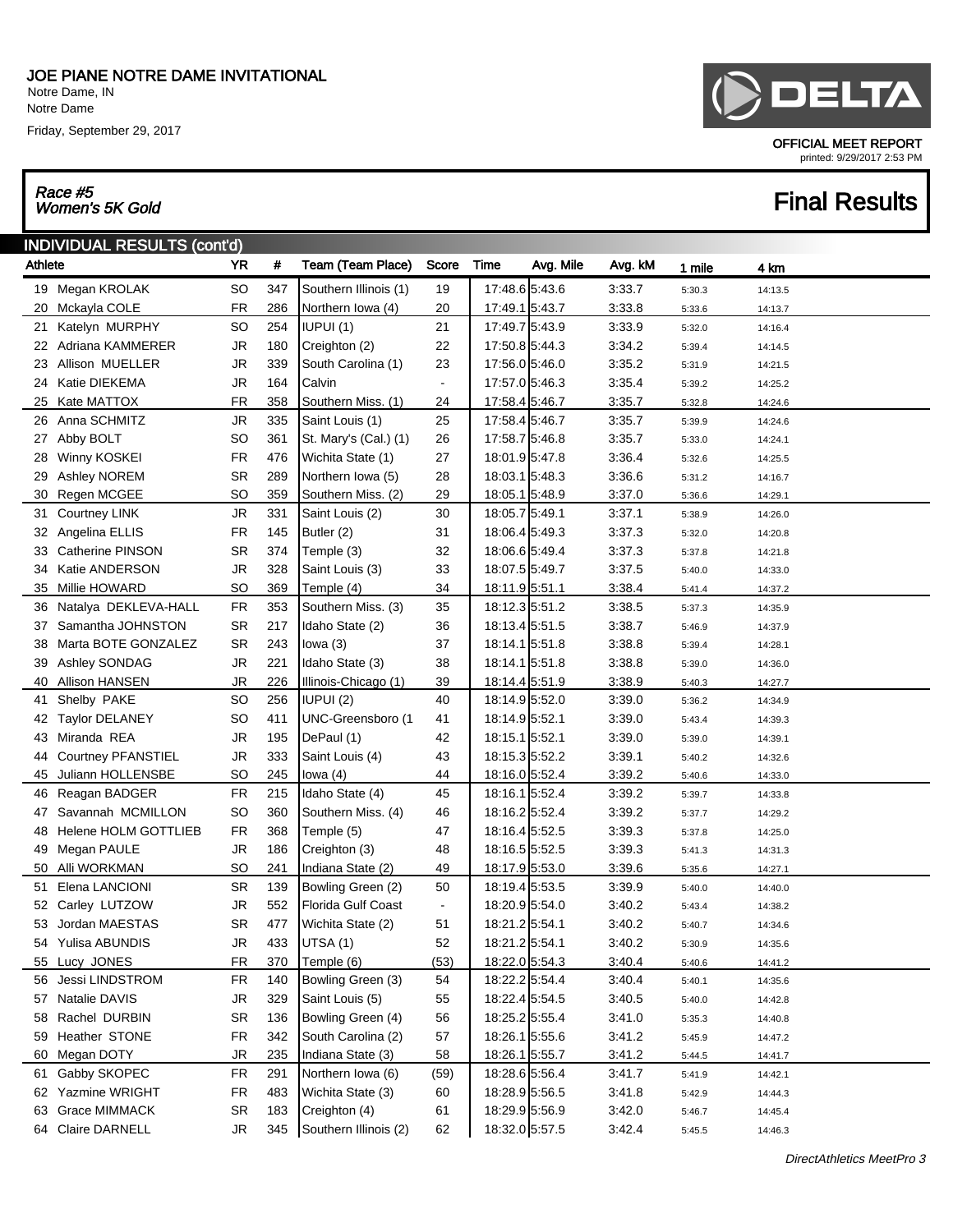Notre Dame, IN Notre Dame

Friday, September 29, 2017

## Race #5<br>Women's 5K Gold

### INDIVIDUAL RESULTS (cont'd)

| Athlete |                       | <b>YR</b> | #   | Team (Team Place)     | Score          | Time           | Avg. Mile | Avg. kM | 1 mile | 4 km    |
|---------|-----------------------|-----------|-----|-----------------------|----------------|----------------|-----------|---------|--------|---------|
|         | 65 Maile SHIGEMASA    | <b>SR</b> | 187 | Creighton (5)         | 63             | 18:32.8 5:57.8 |           | 3:42.6  | 5:40.5 | 14:46.9 |
|         | 66 Monika GEBARZEWSKA | <b>SO</b> | 355 | Southern Miss. (5)    | 64             | 18:33.2 5:57.9 |           | 3:42.6  | 5:38.0 | 14:47.4 |
|         | 67 Gabriela REYNA     | FR        | 479 | Wichita State (4)     | 65             | 18:34.9 5:58.5 |           | 3:43.0  | 5:38.8 | 14:46.0 |
| 68      | Hannah TOBLER         | <b>JR</b> | 301 | Northern Kentucky (   | 66             | 18:35.2 5:58.6 |           | 3:43.0  | 5:54.0 | 14:54.5 |
| 69      | Amy KIELISZEWSKI      | <b>JR</b> | 330 | Saint Louis (6)       | (67)           | 18:35.8 5:58.8 |           | 3:43.1  | 5:50.4 | 14:56.3 |
| 70      | Colleen OPENSHAW      | SO        | 340 | South Carolina (3)    | 68             | 18:37.0 5:59.2 |           | 3:43.4  | 5:51.4 | 14:56.4 |
| 71      | Marissa MCGAHAN       | <b>SR</b> | 169 | Calvin                | $\blacksquare$ | 18:37.8 5:59.4 |           | 3:43.6  | 5:47.2 | 14:48.9 |
|         | 72 Katie WEEDN        | FR        | 223 | Idaho State (5)       | 69             | 18:38.3 5:59.6 |           | 3:43.6  | 5:43.5 | 14:52.9 |
|         | 73 Michelle JOYCE     | FR        | 371 | Temple (7)            | (70)           | 18:40.6 6:00.3 |           | 3:44.1  | 5:44.5 | 14:57.5 |
|         | 74 Alexis LEWANDOWSKI | <b>JR</b> | 253 | IUPUI (3)             | 71             | 18:41.1 6:00.5 |           | 3:44.2  | 5:48.9 | 14:59.3 |
| 75      | Michaela WARD         | SO        | 240 | Indiana State (4)     | 72             | 18:41.3 6:00.5 |           | 3:44.3  | 5:31.9 | 14:46.6 |
|         | 76 Kaylee WESSEL      | <b>SR</b> | 343 | South Carolina (4)    | 73             | 18:41.5 6:00.6 |           | 3:44.3  | 5:47.4 | 14:52.4 |
|         | 77 Colleen MADDEN     | <b>SO</b> | 238 | Indiana State (5)     | 74             | 18:42.2 6:00.8 |           | 3:44.4  | 5:47.9 | 15:02.7 |
| 78      | Claire REYNOLDS       | FR        | 142 | Bowling Green (5)     | 75             | 18:42.3 6:00.8 |           | 3:44.4  | 5:45.9 | 14:57.2 |
| 79      | Molly OLSEN           | FR        | 219 | Idaho State (6)       | (76)           | 18:42.7 6:01.0 |           | 3:44.5  | 5:45.3 | 14:55.8 |
| 80      | Kelly O'SHEA          | <b>SR</b> | 350 | Southern Illinois (3) | 77             | 18:43.1 6:01.1 |           | 3:44.6  | 5:45.6 | 14:56.0 |
| 81      | <b>Haley CABRERA</b>  | <b>FR</b> | 402 | UC Riverside (4)      | 78             | 18:44.1 6:01.4 |           | 3:44.8  | 5:32.3 | 14:50.7 |
|         | 82 Camille HINES      | FR        | 147 | Butler (3)            | 79             | 18:44.3 6:01.5 |           | 3:44.8  | 5:45.0 | 15:00.7 |
|         | 83 Adriana COOK       | <b>JR</b> | 260 | Marshall (1)          | 80             | 18:44.5 6:01.6 |           | 3:44.9  | 5:43.7 | 15:05.3 |
|         | 84 Sarah-Sims MCGRATH | <b>SO</b> | 338 | South Carolina (5)    | 81             | 18:45.2 6:01.8 |           | 3:45.0  | 5:32.6 | 14:48.4 |
|         | 85 Neylene LEON       | SR.       | 364 | St. Mary's (Cal.) (2) | 82             | 18:46.4 6:02.2 |           | 3:45.3  | 5:53.3 | 15:05.8 |
| 86      | Jessi CONLEY          | <b>JR</b> | 234 | Indiana State (6)     | (83)           | 18:46.5 6:02.2 |           | 3:45.3  | 5:51.3 | 15:01.4 |
| 87      | Jessica HARRIS        | <b>JR</b> | 189 | DePaul (2)            | 84             | 18:46.5 6:02.2 |           | 3:45.3  | 5:59.1 | 15:01.7 |
| 88      | Natalie JARAMILLO     | <b>SO</b> | 228 | Illinois-Chicago (2)  | 85             | 18:47.0 6:02.4 |           | 3:45.4  | 5:52.1 | 15:04.7 |
| 89      | Lyndsie SCHINKEL      | <b>JR</b> | 290 | Northern Iowa (7)     | (86)           | 18:47.0 6:02.4 |           | 3:45.4  | 5:40.2 | 14:59.6 |
| 90      | Sarah HUNSLEY         | FR        | 138 | Bowling Green (6)     | (87)           | 18:47.9 6:02.7 |           | 3:45.6  | 5:44.0 | 14:57.6 |
| 91      | Tangy WISEMAN         | <b>JR</b> | 481 | Wichita State (5)     | 88             | 18:49.2 6:03.1 |           | 3:45.8  | 5:39.3 | 14:58.7 |
|         | 92 Haley WELCH        | <b>SR</b> | 258 | IUPUI (4)             | 89             | 18:49.4 6:03.1 |           | 3:45.9  | 5:49.1 | 14:54.9 |
| 93      | Kaitlyn STONE         | <b>SO</b> | 417 | UNC-Greensboro (2     | 90             | 18:50.0 6:03.3 |           | 3:46.0  | 5:35.4 | 14:54.4 |
| 94      | Abigail GRIDER        | JR        | 236 | Indiana State (7)     | (91)           | 18:50.8 6:03.6 |           | 3:46.1  | 5:51.7 | 15:08.4 |
|         | 95 Amber BOYD         | FR        | 434 | UTSA(2)               | 92             | 18:51.7 6:03.9 |           | 3:46.3  | 5:36.0 | 14:54.1 |
| 96      | Juliane SORMAN        | FR        | 474 | Western Michigan (    | 93             | 18:52.4 6:04.1 |           | 3:46.5  | 5:39.1 | 14:53.6 |
|         | 97 Rachel MCGOVERN    | <b>SO</b> | 218 | Idaho State (7)       | (94)           | 18:52.4 6:04.1 |           | 3:46.5  | 5:47.2 | 15:00.1 |
| 98      | Theresa HARTO         | <b>SO</b> | 356 | Southern Miss. (6)    | (95)           | 18:53.1 6:04.3 |           | 3:46.6  | 5:40.0 | 15:02.4 |
| 99      | Hannah HARTZELL       | <b>SR</b> | 146 | Butler (4)            | 96             | 18:54.2 6:04.7 |           | 3:46.8  | 5:56.1 | 15:11.7 |
|         | 100 Michelle KOETJE   | SO        | 166 | Calvin                | $\blacksquare$ | 18:55.7 6:05.2 |           | 3:47.1  | 5:44.5 | 15:06.6 |
|         | 101 India GODLOCK     | FR        | 414 | UNC-Greensboro (3     | 97             | 18:56.0 6:05.2 |           | 3:47.2  | 5:53.4 | 15:12.3 |
|         | 102 Ashley ESPINOSA   | <b>JR</b> | 244 | lowa $(5)$            | 98             | 18:56.2 6:05.3 |           | 3:47.2  | 5:54.9 | 15:10.5 |
|         | 103 Lauren OPATRNY    | JR.       | 246 | lowa $(6)$            | (99)           | 18:57.4 6:05.7 |           | 3:47.5  | 5:39.9 | 15:07.0 |
|         | 104 Jennah FLAIRTY    | JR.       | 297 | Northern Kentucky (   | 100            | 18:57.6 6:05.8 |           | 3:47.5  | 5:52.3 | 15:16.7 |
|         | 105 Alyssa WILLIAMS   | <b>SO</b> | 293 | Northern Iowa         | $\blacksquare$ | 18:57.8 6:05.8 |           | 3:47.6  | 5:48.2 | 15:11.9 |
|         | 106 Kelsey TYLER      | <b>SR</b> | 257 | IUPUI(5)              | 101            | 18:58.4 6:06.0 |           | 3:47.7  | 5:52.4 | 15:11.3 |
|         | 107 Ashley KIDWELL    | JR.       | 251 | <b>IUPUI (6)</b>      | (102)          | 18:59.9 6:06.5 |           | 3:48.0  | 5:51.3 | 15:06.6 |
|         | 108 Rita SCHNACKER    | <b>FR</b> | 480 | Wichita State (6)     | (103)          | 19:00.6 6:06.7 |           | 3:48.1  | 5:58.7 | 15:06.1 |
|         | 109 Ai KAISHO         | SO        | 229 | Illinois-Chicago (3)  | 104            | 19:01.6 6:07.1 |           | 3:48.3  | 5:57.0 | 15:22.6 |
|         | 110 Kimberly HURST    | <b>SR</b> | 488 | Wis.-Green Bay (1)    | 105            | 19:02.2 6:07.2 |           | 3:48.4  | 5:57.0 | 15:14.5 |



OFFICIAL MEET REPORT

**Final Results** 

printed: 9/29/2017 2:53 PM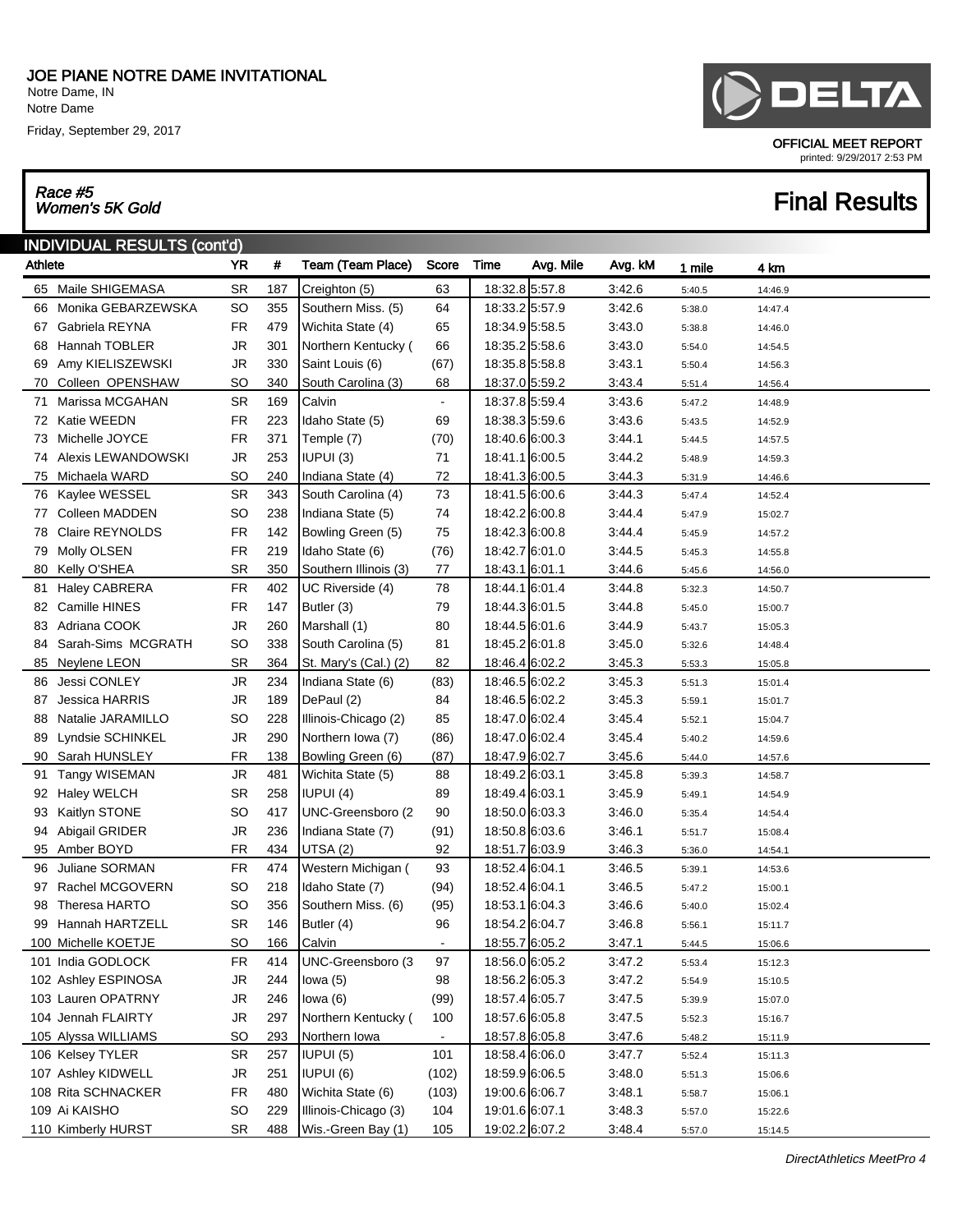Notre Dame, IN Notre Dame

Friday, September 29, 2017

## Race #5<br>Women's 5K Gold

| Æ<br>. .<br><b>A</b> |
|----------------------|
|----------------------|

OFFICIAL MEET REPORT printed: 9/29/2017 2:53 PM

| INDIVIDUAL RESULTS (cont'd) |           |     |                       |                          |                |           |         |        |         |
|-----------------------------|-----------|-----|-----------------------|--------------------------|----------------|-----------|---------|--------|---------|
| <b>Athlete</b>              | YR        | #   | Team (Team Place)     | Score                    | Time           | Avg. Mile | Avg. kM | 1 mile | 4 km    |
| 111 Catherine CROFT         | <b>JR</b> | 163 | Calvin                | $\blacksquare$           | 19:02.3 6:07.3 |           | 3:48.5  | 5:50.9 | 15:12.4 |
| 112 Kim HEINY               | <b>SR</b> | 444 | Valparaiso (1)        | 106                      | 19:02.9 6:07.5 |           | 3:48.6  | 5:47.4 | 15:13.4 |
| 113 Kimmy WOLFE             | <b>JR</b> | 302 | Northern Kentucky (   | 107                      | 19:03.3 6:07.6 |           | 3:48.6  | 5:41.7 | 15:09.1 |
| 114 Grace BUTKUS            | <b>JR</b> | 144 | Butler (5)            | 108                      | 19:04.2 6:07.9 |           | 3:48.8  | 5:46.3 | 15:13.3 |
| 115 Samantha POLIAKON       | SO        | 405 | UC Riverside (5)      | 109                      | 19:06.1 6:08.5 |           | 3:49.2  | 5:57.2 | 15:19.3 |
| 116 Elyse BLACK             | <b>SO</b> | 294 | Northern Kentucky (   | 110                      | 19:06.2 6:08.5 |           | 3:49.2  | 5:46.6 | 15:21.5 |
| 117 Jessica BACKHERMS       | <b>SO</b> | 252 | IUPUI (7)             | (111)                    | 19:07.0 6:08.8 |           | 3:49.4  | 5:44.6 | 15:27.3 |
| 118 Brittany NEELEY         | <b>SR</b> | 239 | Indiana State         | $\blacksquare$           | 19:07.5 6:08.9 |           | 3:49.5  | 5:43.6 | 14:59.1 |
| 119 Brooke WILSON           | <b>FR</b> | 344 | South Carolina (6)    | (112)                    | 19:07.5 6:08.9 |           | 3:49.5  | 6:04.3 | 15:27.0 |
| 120 Madeline NATHE          | <b>SR</b> | 332 | Saint Louis (7)       | (113)                    | 19:07.6 6:09.0 |           | 3:49.5  | 5:50.4 | 15:20.6 |
| 121 Abigayle MITCHELL       | <b>FR</b> | 366 | St. Mary's (Cal.) (3) | 114                      | 19:07.9 6:09.1 |           | 3:49.6  | 5:47.6 | 15:15.6 |
| 122 Allie SPRAGUE           | <b>SR</b> | 341 | South Carolina (7)    | (115)                    | 19:08.0 6:09.1 |           | 3:49.6  | 5:48.0 | 15:08.5 |
| 123 McKenna PAINTIN         | <b>SO</b> | 478 | Wichita State (7)     | (116)                    | 19:10.3 6:09.8 |           | 3:50.0  | 5:57.0 | 15:17.3 |
| 124 Kate MCLAIN             | <b>SR</b> | 165 | Calvin                | $\blacksquare$           | 19:10.3 6:09.9 |           | 3:50.0  | 5:38.2 | 14:52.2 |
| 125 Courtney FILLIBEN       | <b>SR</b> | 354 | Southern Miss. (7)    | (117)                    | 19:11.0 6:10.1 |           | 3:50.2  | 5:48.4 | 15:18.0 |
| 126 Janine ORVIS            | <b>FR</b> | 255 | <b>IUPUI</b>          | $\blacksquare$           | 19:12.9 6:10.7 |           | 3:50.6  | 5:58.1 | 15:23.7 |
| 127 Kelsie MOTHERSEAD       | <b>SO</b> | 141 | Bowling Green (7)     | (118)                    | 19:16.1 6:11.7 |           | 3:51.2  | 5:51.1 | 15:22.0 |
| 128 Ashlyn GLANN            | <b>SR</b> | 179 | Creighton (6)         | (119)                    | 19:16.5 6:11.9 |           | 3:51.3  | 5:53.1 | 15:27.5 |
| 129 Colleen GILBERT         | <b>SO</b> | 436 | UTSA (3)              | 120                      | 19:17.2 6:12.1 |           | 3:51.4  | 5:54.3 | 15:14.7 |
| 130 Hannah PIERSON          | <b>SO</b> | 334 | Saint Louis           | $\blacksquare$           | 19:17.6 6:12.2 |           | 3:51.5  | 5:51.9 | 15:18.9 |
| 131 Rachel HENSLER          | <b>FR</b> | 337 | South Carolina        | $\overline{\phantom{a}}$ | 19:17.6 6:12.2 |           | 3:51.5  | 5:53.7 | 15:28.2 |
| 132 Celia BIEL              | <b>FR</b> | 475 | <b>Wichita State</b>  | $\blacksquare$           | 19:18.0 6:12.3 |           | 3:51.6  | 5:52.7 | 15:23.9 |
| 133 Mary ARCH               | <b>FR</b> | 242 | lowa $(7)$            | (121)                    | 19:18.2 6:12.4 |           | 3:51.6  | 5:54.6 | 15:28.0 |
| 134 Taylor CRAIGO           | <b>JR</b> | 261 | Marshall (2)          | 122                      | 19:18.9 6:12.6 |           | 3:51.8  | 5:54.8 | 15:27.9 |
| 135 Barkley CASTRO          | <b>SR</b> | 259 | Marshall (3)          | 123                      | 19:19.0 6:12.7 |           | 3:51.8  | 5:58.6 | 15:22.7 |
| 136 Michelle BORYCKI        | <b>SR</b> | 224 | Illinois-Chicago (4)  | 124                      | 19:22.6 6:13.8 |           | 3:52.5  | 5:49.5 | 15:26.2 |
| 137 Alyssa TRAN             | <b>FR</b> | 408 | UC Riverside (6)      | (125)                    | 19:23.6 6:14.1 |           | 3:52.7  | 6:05.4 | 15:36.4 |
| 138 Sasha LANNING           | <b>JR</b> | 348 | Southern Illinois (4) | 126                      | 19:24.3 6:14.3 |           | 3:52.8  | 6:00.0 | 15:24.3 |
| 139 Ellie ADAMS             | <b>SR</b> | 327 | Saint Louis           | $\blacksquare$           | 19:25.2 6:14.6 |           | 3:53.0  | 5:55.9 | 15:28.9 |
| 140 Anita MUNOZ             | <b>SR</b> | 553 | Florida Gulf Coast    | $\blacksquare$           | 19:25.5 6:14.8 |           | 3:53.1  | 6:02.4 | 15:34.5 |
| 141 Natalie LIENHART        | <b>SO</b> | 299 | Northern Kentucky (   | 127                      | 19:26.0 6:14.9 |           | 3:53.2  | 5:46.7 | 15:27.9 |
| 142 Courtney PICKERING      | <b>SO</b> | 194 | DePaul (3)            | 128                      | 19:26.3 6:15.0 |           | 3:53.3  | 5:55.9 | 15:28.5 |
| 143 Allison MILLER          | <b>FR</b> | 150 | Butler (6)            | (129)                    | 19:28.5 6:15.7 |           | 3:53.7  | 5:46.8 | 15:25.0 |
| 144 Gabby GONZALES          | <b>SO</b> | 437 | UTSA (4)              | 130                      | 19:30.6 6:16.4 |           | 3.54.1  | 6:02.8 | 15:35.5 |
| 145 Kristen JOHNSON         | <b>SO</b> | 148 | Butler (7)            | (131)                    | 19:31.1 6:16.5 |           | 3:54.2  | 5:48.6 | 15:27.5 |
| 146 Abigail SHORT           | SO        | 266 | Marshall (4)          | 132                      | 19:31.5 6:16.7 |           | 3:54.3  | 6:01.8 | 15:43.2 |
| 147 Brittney HALL           | SO        | 471 | Western Michigan (    | 133                      | 19:31.5 6:16.7 |           | 3:54.3  | 5:47.5 | 15:31.7 |
| 148 Jessica SANBORN         | SR        | 196 | DePaul (4)            | 134                      | 19:33.8 6:17.4 |           | 3:54.7  | 6:04.0 | 15:41.0 |
| 149 Ariana GARCIA           | <b>FR</b> | 413 | UNC-Greensboro (4     | 135                      | 19:34.0 6:17.5 |           | 3:54.8  | 5:54.5 | 15:28.8 |
| 150 Kiley ATWOOD            | <b>FR</b> | 401 | UC Riverside (7)      | (136)                    | 19:35.7 6:18.0 |           | 3:55.1  | 5:50.6 | 15:37.9 |
| 151 Charlette JANICEK       | JR        | 438 | UTSA (5)              | 137                      | 19:36.9 6:18.4 |           | 3:55.4  | 6:04.9 | 15:41.8 |
| 152 Alayna GARVER           | <b>FR</b> | 298 | Northern Kentucky (   | (138)                    | 19:37.2 6:18.5 |           | 3:55.4  | 5:51.4 | 15:30.3 |
| 153 Caroline KURDEJ         | JR        | 192 | DePaul (5)            | 139                      | 19:37.9 6:18.7 |           | 3:55.6  | 6:03.9 | 15:49.4 |
| 154 Suzie WRIGHT            | SO        | 482 | <b>Wichita State</b>  | $\blacksquare$           | 19:40.2 6:19.5 |           | 3:56.0  | 6:01.7 | 15:40.5 |
| 155 Maria KUIPER            | <b>JR</b> | 168 | Calvin                | ٠                        | 19:42.4 6:20.2 |           | 3:56.5  | 5:53.6 | 15:34.4 |
| 156 Katherine GERMANN       | SO        | 443 | Valparaiso (2)        | 140                      | 19:42.7 6:20.3 |           | 3:56.5  | 5:56.6 | 15:42.7 |
|                             |           |     |                       |                          |                |           |         |        |         |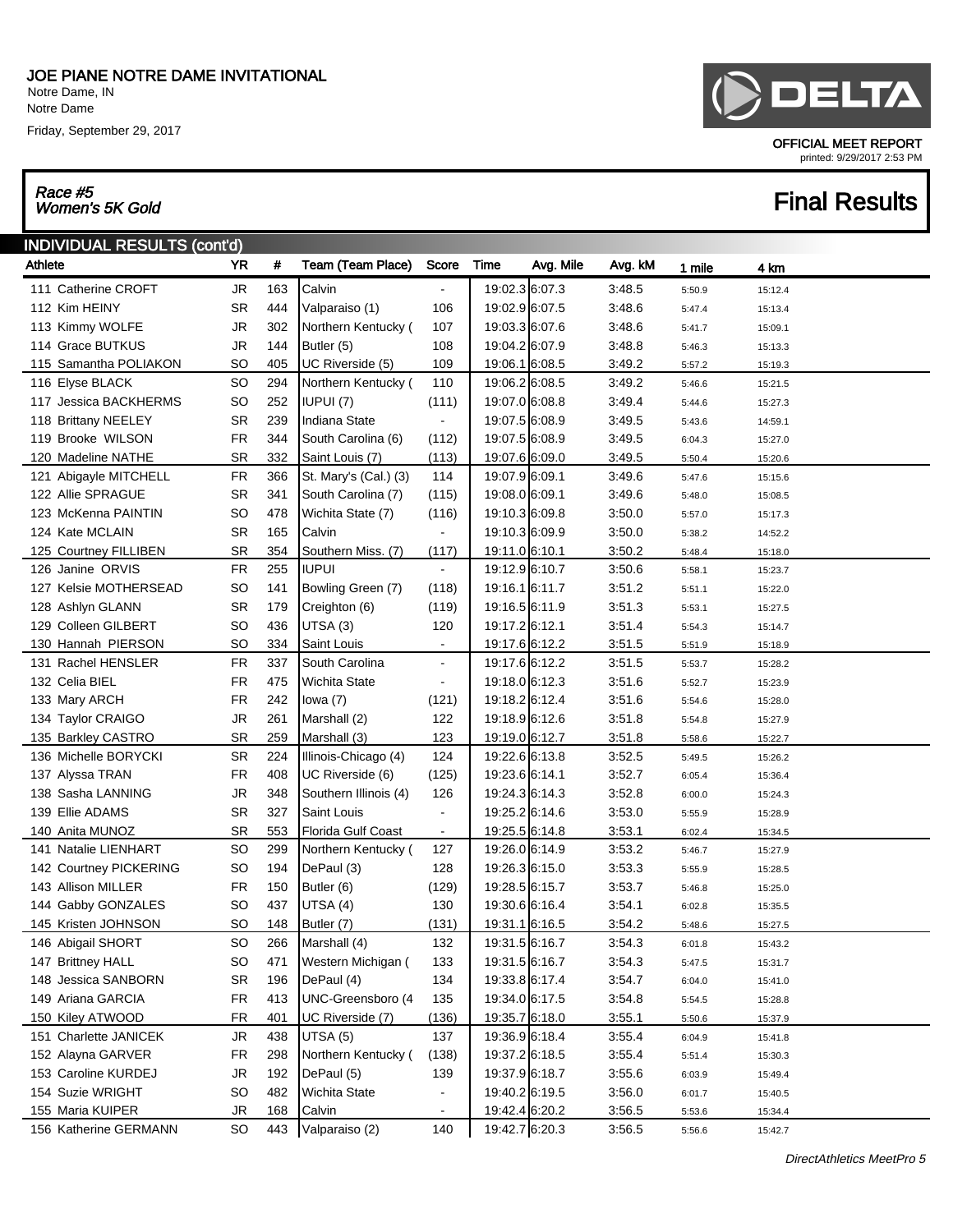Notre Dame, IN Notre Dame

Friday, September 29, 2017

## Race #5

### INDIVIDUAL RESULTS (cont'd) Athlete **YR # Team (Team Place)** Score Time Avg. Mile Avg. kM 1 mile 4 km 157 Macie WEBER SO 249 | Iowa - 19:44.8 6:20.9 3:57.0 5:52.4 15:48.7 158 Paige BOATRIGHT FR 250 |IUPUI - | 19:46.0 6:21.3 3:57.2 6:08.5 16:00.6 159 Haley RITSEMA SO 473 | Western Michigan ( (141) | 19:48.1 6:22.0 3:57.6 5:54.5 15:44.0 160 Erin SCHMITT SR 491 Wis.-Green Bay (2) 142 19:51.5 6:23.1 3:58.3 6:01.6 15:51.1 161 Kassidy DILL FR 412 UNC-Greensboro (5 143 19:51.6 6:23.1 3:58.3 6:02.4 15:57.8 162 Olivia FLORES SO 435 UTSA (6) (144) 19:52.5 6:23.4 3:58.5 5:58.8 15:44.7 163 Hillary MERRILL SR 349 Southern Illinois (5) 145 19:54.6 6:24.1 3:58.9 6:05.7 16:02.2 164 Emma HAYWARD SO 237 | Indiana State - | 19:55.1 6:24.2 3:59.0 6:07.1 15:58.9 165 Malea SMITH FR 416 UNC-Greensboro (6 (146) 19:56.0 6:24.6 3:59.2 6:05.5 15:58.7 166 Katie WATSON SO 367 St. Mary's (Cal.) (4) 147 | 19:56.4 6:24.7 3:59.3 6:01.4 15:52.1 167 Kayla ISOM FR 227 Illinois-Chicago (5) 148 19:56.5 6:24.7 3:59.3 5:53.9 15:53.8 168 Sarah CAESAR FR 442 Valparaiso (3) 149 19:57.5 6:25.0 3:59.5 6:04.7 16:00.8 169 Rebecca MCNAMEE FR 472 Western Michigan ( (150) 20:00.3 6:25.9 4:00.1 6:02.1 16:01.2 170 Emma SCHROER SO 161 Calvin - 20:01.9 6:26.5 4:00.4 5:55.5 15:56.4 171 Danielle DESTEFANO FR 363 St. Mary's (Cal.) (5) 151 | 20:03.4 6:26.9 4:00.7 6:08.5 16:06.9 172 Grace DELEON FR 362 St. Mary's (Cal.) (6) (152) 20:03.4 6:26.9 4:00.7 6:01.9 16:03.7 173 Meta EHLEN SO 486 | Wis.-Green Bay (3) 153 | 20:04.9 | 6:27.4 4:01.0 6:04.4 16:04.8 174 Margaret HASTINGS FR 190 DePaul (6) (154) 20:05.5 6:27.6 4:01.1 6:02.6 16:07.3 175 Jane JENSEN JR 264 Marshall (5) 155 20:05.8 6:27.7 4:01.1 6:10.7 16:09.6 176 Kate MITCHELL SO 447 | Valparaiso (4) 156 | 20:07.5 | 6:28.2 4:01.5 6:01.0 15:59.5 177 Leah BISHOP SO 162 Calvin - 20:08.7 6:28.6 4:01.7 6:02.2 16:04.4 178 Sabrina OLSEN JR 193 DePaul (7) (157) 20:09.2 6:28.8 4:01.8 6:04.1 16:12.1 179 Kate JACOBS FR 191 DePaul - 20:10.5 6:29.2 4:02.1 5:58.2 16:16.6 180 Lefler MCMANUS FR 415 UNC-Greensboro (7 (158) 20:15.1 6:30.7 4:03.0 6:06.0 16:07.0 181 Courtney ALLEN FR 467 Western Michigan - 20:15.4 6:30.8 4:03.1 6:07.1 16:10.6 182 Sydney SPRANGER FR 352 Southern Illinois (6) (159) 20:17.1 6:31.3 4:03.4 5:56.1 16:10.9 183 Samantha GRAFFIUS JR 263 Marshall (6) (160) 20:17.8 6:31.6 4:03.6 6:10.0 16:12.7 184 Stephanie SAUCEDA SO 439 | UTSA (7) (161) | 20:23.0 6:33.2 4:04.6 6:02.5 16:17.0 المستخدم المستخدم المستخدم المستخدم المستخدم المستخدم المستخدم المستخدم المستخدم المستخدم المستخدم المستخدم ال<br>المستخدم المستخدم المستخدم المستخدم المستخدم المستخدم المستخدم المستخدم المستخدم المستخدم المستخدم المستخدم ال

## DELTA

OFFICIAL MEET REPORT

printed: 9/29/2017 2:53 PM

196 Kathleen NEAL FR 448 Valparaiso (5) 169 21:18.5 6:51.1 4:15.7 6:33.1 17:23.2 197 Mahal SCHROEDER FR 232 Illinois-Chicago (7) (170) 21:28.2 6:54.2 4:17.6 6:28.1 17:15.1 198 Olivia RECKER FR 449 Valparaiso (6) (171) 21:36.5 6:56.9 4:19.3 6:39.3 17:23.1 199 Celia MCGHIEY 60 A46 | Valparaiso (7) (172) | 21:44.1 6:59.3 4:20.8 6:27.1 17:29.9 200 Nicole BERNECHE SO 441 | Valparaiso - | 21:45.2 6:59.7 4:21.0 6:46.7 18:34.4 201 Kimberlee DALLMANN FR 484 Wis.-Green Bay - 22:09.6 7:07.5 4:25.9 6:54.0 18:48.9 202 Tayler JUSTISON SO 445 Valparaiso - 23:16.0 7:28.9 4:39.2 5:58.1 15:46.0

185 Breanna KOOIMAN JR 167 Calvin - 20:25.4 6:34.0 4:05.1 6:07.6 16:16.7 186 Kayla CONTRERAS FR 410 | UNC-Greensboro - | 20:26.4 6:34.3 4:05.3 6:11.4 16:31.5 187 Maddie LAROCK JR 230 Illinois-Chicago (6) (162) 20:29.0 6:35.2 4:05.8 6:13.8 16:43.3 188 Grecia GUZMAN FR 487 Wis.-Green Bay (4)  $163$  20:40.6 6:38.9 4:08.1 5:43.4 15:04.4 189 Madison DOOLEY SO 295 Northern Kentucky ( (164) 20:57.2 6:44.2 4:11.4 6:02.8 16:33.2 190 Emily CROUNSE SO 336 South Carolina - 20:57.8 6:44.4 4:11.6 5:54.1 16:28.2 191 Mary KERBY SO 265 Marshall (7) (165) 20:58.2 6:44.6 4:11.6 6:11.8 16:53.7 192 Julia ADAMS **FR** 494 Butler - 21:01.2 6:45.5 4:12.2 6:10.9 16:48.0 193 Meredith TARGONSKI FR 492 Wis.-Green Bay (5) 166 21:03.0 6:46.1 4:12.6 6:23.4 17:04.3 194 Heather PLOUGH SR 490 Wis.-Green Bay (6) (167) 21:03.3 6:46.2 4:12.7 6:33.0 17:02.3 195 Miranda DRECKSCHMIDT JR 485 Wis.-Green Bay (7) (168) 21:17.1 6:50.6 4:15.4 5:50.3 16:12.6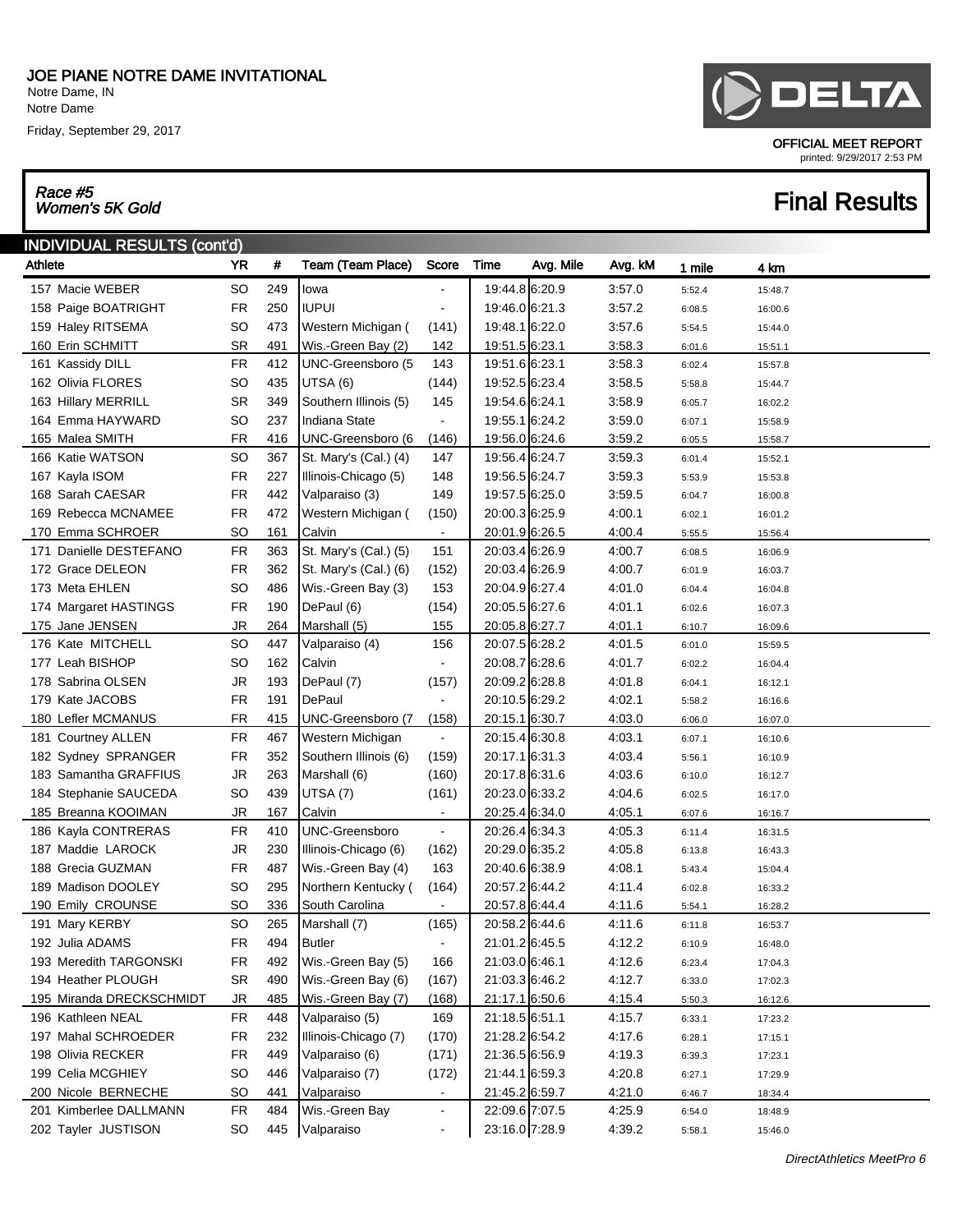Notre Dame Friday, September 29, 2017

## DELTA OFFICIAL MEET REPORT

printed: 9/29/2017 2:53 PM

## Race #5<br>Women's 5K Gold

| <b>INDIVIDUAL RESULTS (cont'd)</b> |    |     |                   |       |                |           |         |        |         |
|------------------------------------|----|-----|-------------------|-------|----------------|-----------|---------|--------|---------|
| Athlete                            | YR |     | Team (Team Place) | Score | Time           | Ava. Mile | Ava. kM | mile   | 4 km    |
| 203 Ally PIONTEK                   | FR | 489 | Wis.-Green Bay    |       | 23:32.6 7:34.2 |           | 4:42.5  | 6:54.0 | 18:48.9 |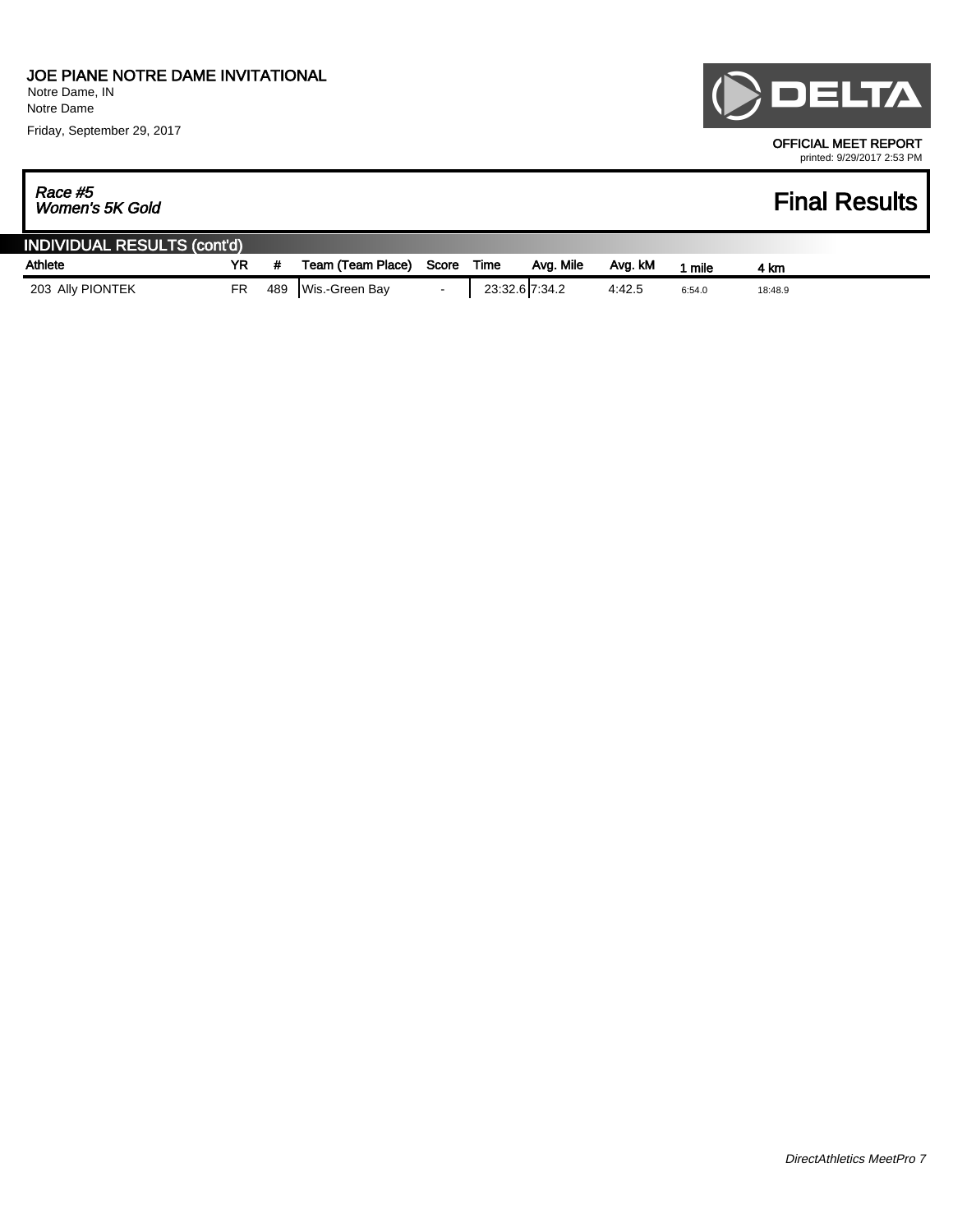Notre Dame, IN Notre Dame

Friday, September 29, 2017

## Race #3<br>Men's 5 Mile Open

|   | $\blacksquare$ |
|---|----------------|
| . |                |

OFFICIAL MEET REPORT printed: 9/29/2017 2:11 PM

|                | <b>INDIVIDUAL RESULTS</b> |           |     |                      |                          |                   |         |        |         |  |
|----------------|---------------------------|-----------|-----|----------------------|--------------------------|-------------------|---------|--------|---------|--|
| Athlete        |                           | <b>YR</b> | #   | Team                 | Score                    | Time<br>Avg. Mile | Avg. kM | 1 mile | 4 km    |  |
| $\mathbf{1}$   | <b>Tim BASON</b>          | FR        | 709 | North Carolina St.   |                          | 25:08.25:01.6     | 3:07.4  | 5:06.2 | 12:38.6 |  |
| 2              | Micah BELLER              | SR        | 705 | Michigan             |                          | 25:11.6 5:02.3    | 3:07.8  | 5:06.2 | 12:39.3 |  |
| 3              | <b>Joost PLAETINCK</b>    | <b>FR</b> | 707 | Michigan             | L.                       | 25:16.4 5:03.3    | 3:08.4  | 5:05.9 | 12:39.1 |  |
| 4              | Nick WOLK                 | SO        | 715 | Pittsburgh           | ä,                       | 25:18.65:03.7     | 3:08.6  | 5:05.6 | 12:38.5 |  |
| 5              | Kyler LITTLE              | JR        | 727 | Washington St.       | $\sim$                   | 25:21.0 5:04.2    | 3:08.9  | 5:07.2 | 12:40.0 |  |
| 6              | <b>Reid MULLER</b>        | <b>JR</b> | 728 | Washington St.       | $\blacksquare$           | 25:29.2 5:05.8    | 3:10.0  | 5:06.7 | 12:39.3 |  |
| $\overline{7}$ | Isaac WADHWANI            | SO        | 731 | Washington St.       | $\sim$                   | 25:35.9 5:07.2    | 3:10.8  | 5:06.6 | 12:38.4 |  |
| 8              | Cameron DEAN              | SO        | 726 | Washington St.       | $\blacksquare$           | 25:43.15:08.6     | 3:11.7  | 5:05.4 | 12:38.7 |  |
| 9              | Andrew LORANT             | <b>FR</b> | 706 | Michigan             | $\overline{a}$           | 25:49.85:10.0     | 3:12.5  | 5:05.4 | 12:38.8 |  |
| 10             | Brian GRIFFITH            | <b>FR</b> | 712 | Notre Dame           |                          | 25:50.3 5:10.1    | 3:12.6  | 5:05.9 | 12:39.6 |  |
| 11             | John FLANNERY             | <b>SR</b> | 711 | Notre Dame           | $\blacksquare$           | 26:01.8 5:12.4    | 3:14.0  | 5:06.3 | 12:40.9 |  |
| 12             | Daniel MURPHY             | JR        | 696 | lowa                 | L.                       | 26:07.5 5:13.5    | 3:14.7  | 5:05.7 | 12:39.2 |  |
| 13             | Michael CAREY             | <b>SR</b> | 677 | <b>Butler</b>        |                          | 26:13.85:14.7     | 3:15.5  | 5:06.4 | 12:46.9 |  |
| 14             | <b>Jackson MARTIN</b>     | <b>FR</b> | 678 | <b>Butler</b>        | $\sim$                   | 26:20.6 5:16.1    | 3:16.3  | 5:06.4 | 12:48.2 |  |
| 15             | Michael WESTPHAL          | SO        | 698 | lowa                 | $\overline{\phantom{a}}$ | 26:28.6 5:17.7    | 3:17.3  | 5:07.1 | 12:45.3 |  |
| 16             | Brendan JOHNSON           | <b>SR</b> | 708 | North Carolina St.   | $\blacksquare$           | 26:31.5 5:18.3    | 3:17.7  | 5:09.6 | 13:01.1 |  |
| 17             | Dustin MACUIBA            | SO        | 713 | Notre Dame           | L.                       | 26:35.7 5:19.1    | 3:18.2  | 5:06.0 | 12:44.1 |  |
| 18             | Raymond BERLING           | <b>FR</b> | 674 | <b>Bowling Green</b> | $\blacksquare$           | 26:49.6 5:21.9    | 3:19.9  | 5:15.7 | 13:16.8 |  |
| 19             | <b>Jeff ROBERTS</b>       | FR        | 697 | lowa                 | $\blacksquare$           | 26:59.5 5:23.9    | 3:21.2  | 5:11.7 | 13:14.4 |  |
| 20             | Noah HEALY                | FR        | 693 | lowa                 | $\sim$                   | 27:06.7 5:25.3    | 3:22.1  | 5:10.3 | 13:14.9 |  |
| 21             | Mateo NUNEZ               | <b>FR</b> | 701 | Loyola (III.)        | $\sim$                   | 27:07.5 5:25.5    | 3:22.2  | 5:18.2 | 13:25.5 |  |
| 22             | <b>Miles KANIPE</b>       | <b>FR</b> | 699 | Loyola (III.)        | $\blacksquare$           | 27:07.6 5:25.5    | 3:22.2  | 5:16.0 | 13:27.2 |  |
| 23             | Zach YOUNG                | FR        | 691 | Eastern Michigan     | $\overline{\phantom{a}}$ | 27:13.0 5:26.6    | 3:22.8  | 5:14.8 | 13:25.7 |  |
| 24             | Noah CUMMISFORD           | <b>FR</b> | 681 | Calvin               | $\sim$                   | 27:14.4 5:26.9    | 3:23.0  | 5:12.7 | 13:26.4 |  |
| 25             | Johnathan ELLIS           | <b>FR</b> | 685 | Calvin               | $\overline{a}$           | 27:17.1 5:27.4    | 3:23.4  | 5:08.9 | 13:18.0 |  |
| 26             | <b>Blake ROBERTS</b>      | FR        | 679 | <b>Butler</b>        | $\sim$                   | 27:34.8 5:30.9    | 3:25.6  | 5:08.1 | 13:14.5 |  |
| 27             | Demetri PANICI            | SO        | 702 | Loyola (III.)        |                          | 27:36.5 5:31.3    | 3:25.8  | 5:18.3 | 13:28.3 |  |
| 28             | Jacob PETTINGA            | SO        | 683 | Calvin               |                          | 27:37.5 5:31.5    | 3:25.9  | 5:13.0 | 13:30.3 |  |
| 29             | Caleb HESS                | <b>SR</b> | 688 | Eastern Michigan     | $\blacksquare$           | 27:44.0 5:32.8    | 3:26.7  | 5:15.1 | 13:26.5 |  |
| 30             | Johnelle JOE              | <b>FR</b> | 689 | Eastern Michigan     | $\blacksquare$           | 27:50.2 5:34.0    | 3:27.5  | 5:15.0 | 13:26.1 |  |
| 31             | Phoenix MYERS             | <b>FR</b> | 690 | Eastern Michigan     | $\blacksquare$           | 27:51.1 5:34.2    | 3:27.6  | 5:15.0 | 13:39.6 |  |
| 32             | lan COOK                  | FR        | 686 | Eastern Michigan     | $\blacksquare$           | 27:51.1 5:34.2    | 3:27.6  | 5:15.5 | 13:26.4 |  |
| 33             | <b>Jack RANDALL</b>       | JR        | 684 | Calvin               | $\overline{a}$           | 27:54.0 5:34.8    | 3:27.9  | 5:12.7 | 13:29.9 |  |
| 34             | Drew GLICK                | SO        | 714 | Pittsburgh           | $\blacksquare$           | 27:59.7 5:35.9    | 3:28.7  | 5:09.2 | 13:29.8 |  |
| 35             | <b>Matthew GREGSON</b>    | <b>FR</b> | 733 | Northern Kentucky    | $\overline{\phantom{a}}$ | 28:02.6 5:36.5    | 3:29.0  | 5:14.4 | 13:37.8 |  |
| 36             | Micah MEINDERTSMA         | <b>FR</b> | 682 | Calvin               | $\blacksquare$           | 28:07.0 5:37.4    | 3:29.6  | 5:15.1 | 13:40.3 |  |
| 37             | Kyle WHITNEY              | <b>SR</b> | 704 | Loyola (III.)        | $\overline{a}$           | 28:13.6 5:38.7    | 3:30.4  | 5:18.8 | 13:36.8 |  |
| 38             | <b>Rhys GREALISH</b>      | FR        | 687 | Eastern Michigan     |                          | 28:38.5 5:43.7    | 3:33.5  | 5:15.4 | 13:43.7 |  |
| 39             | <b>Nick DOLAN</b>         | <b>JR</b> | 716 | Saint Louis          | $\blacksquare$           | 29:10.6 5:50.1    | 3:37.5  | 5:22.6 | 14:09.1 |  |
| 40             | <b>Charles BANKS</b>      | <b>SR</b> | 722 | Valparaiso           | $\sim$                   | 30:16.0 6:03.2    | 3:45.6  | 5:24.8 | 14:32.1 |  |
| 41             | Pat VIECK                 | JR        | 725 | Valparaiso           |                          | 30:17.7 6:03.5    | 3:45.8  | 5:25.3 | 14:32.5 |  |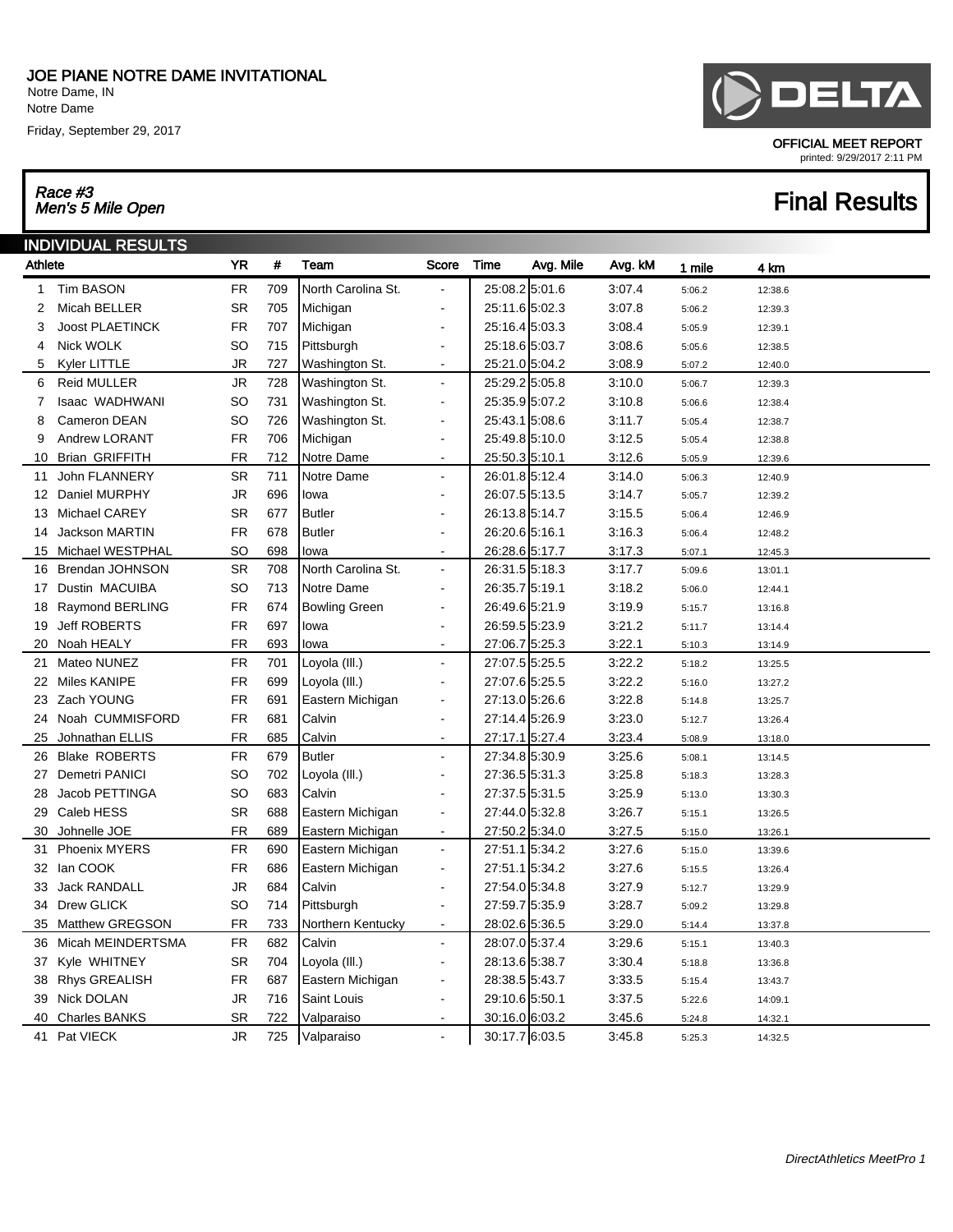Notre Dame, IN Notre Dame

Friday, September 29, 2017

## Race #4<br>Women's 5K Open

# DELTA

OFFICIAL MEET REPORT printed: 9/29/2017 2:01 PM

|              | <b>INDIVIDUAL RESULTS</b> |           |     |                       |                          |                |           |         |        |         |
|--------------|---------------------------|-----------|-----|-----------------------|--------------------------|----------------|-----------|---------|--------|---------|
| Athlete      |                           | <b>YR</b> | #   | Team                  | Score                    | Time           | Avg. Mile | Avg. kM | 1 mile | 4 km    |
| $\mathbf{1}$ | Kalee SOEHNLEN            | <b>FR</b> | 587 | Ohio State            |                          | 17:43.6 5:42.0 |           | 3:32.7  | 5:34.7 | 14:16.8 |
| 2            | Kendall KELLY             | JR        | 573 | New Mexico            | $\blacksquare$           | 18:01.2 5:47.6 |           | 3:36.2  | 5:35.1 | 14:21.9 |
| 3            | <b>Trina MORENO</b>       | <b>FR</b> | 608 | Utah                  | 1                        | 18:03.95:48.5  |           | 3:36.8  | 5:35.7 | 14:31.7 |
| 4            | Erin SULLIVAN             |           | 581 | Notre Dame            | 2                        | 18:16.6 5:52.6 |           | 3:39.3  | 5:41.6 | 14:43.5 |
| 5            | Nicole GRIFFITHS          | SO        | 607 | Utah                  | 3                        | 18:16.6 5:52.6 |           | 3:39.3  | 5:36.1 | 14:36.3 |
| 6            | Isabella WILLIAMS         | <b>FR</b> | 610 | Utah                  | 4                        | 18:17.3 5:52.8 |           | 3:39.5  | 5:35.6 | 14:32.6 |
| 7            | <b>Kelly HART</b>         | JR        | 578 | Notre Dame            | 5                        | 18:18.8 5:53.3 |           | 3:39.8  | 5:41.4 | 14:44.1 |
| 8            | Shaylen CROOK             | <b>SR</b> | 606 | Utah                  | 6                        | 18:19.7 5:53.6 |           | 3:39.9  | 5:37.6 | 14:31.7 |
| 9            | <b>Tarynn CULLINGS</b>    | <b>FR</b> | 548 | Eastern Michigan      | 7                        | 18:30.2 5:57.0 |           | 3:42.0  | 5:34.5 | 14:43.8 |
| 10           | Jade MULVEY               | <b>JR</b> | 609 | Utah                  | 8                        | 18:35.2 5:58.6 |           | 3:43.0  | 5:39.6 | 14:49.6 |
| 11           | Emily FRANZ               | SO        | 577 | Notre Dame            | 9                        | 18:38.6 5:59.7 |           | 3:43.7  | 5:45.3 | 14:59.0 |
| 12           | Emily LOEFFELHOLZ         | <b>SR</b> | 592 | Pittsburgh            | 10                       | 18:39.9 6:00.1 |           | 3:44.0  | 5:50.2 | 14:54.3 |
| 13           | Hannah ALLRED             | <b>JR</b> | 605 | Utah                  | (11)                     | 18:41.2 6:00.5 |           | 3:44.2  | 5:44.5 | 14:54.4 |
| 14           | Vanessa ROBINSON          | <b>JR</b> | 585 | Ohio State            | $\overline{\phantom{a}}$ | 18:47.8 6:02.6 |           | 3:45.6  | 5:35.2 | 14:57.9 |
| 15           | Alexis DAUGHERTY          | <b>JR</b> | 576 | Notre Dame            | 12                       | 18:56.9 6:05.5 |           | 3:47.4  | 5:45.0 | 15:02.1 |
| 16           | Mikaela VLASIC            | <b>FR</b> | 594 | Pittsburgh            | 13                       | 18:58.8 6:06.1 |           | 3:47.7  | 5:44.7 | 15:07.7 |
| 17           | Lauren POTTSCHMIDT        | <b>SR</b> | 551 | Eastern Michigan      | 14                       | 18:59.5 6:06.4 |           | 3:47.9  | 5:35.9 | 15:06.2 |
| 18           | Rebecca PETERS            | <b>SR</b> | 593 | Pittsburgh            | 15                       | 18:59.9 6:06.5 |           | 3:48.0  | 5:47.1 | 15:13.2 |
| 19           | Kathryn CHEVOOR           | <b>FR</b> | 547 | Eastern Michigan      | 16                       | 19:05.3 6:08.2 |           | 3:49.1  | 5:45.9 | 15:14.1 |
| 20           | Samantha MURRAY           | <b>SR</b> | 579 | Notre Dame            | 17                       | 19:12.0 6:10.4 |           | 3:50.4  | 5:44.9 | 15:17.7 |
| 21           | Morgan LEE                | SO        | 600 | South Carolina        | $\overline{\phantom{a}}$ | 19:13.4 6:10.8 |           | 3:50.7  | 5:49.5 | 15:28.1 |
| 22           | <b>Brooke TROSSEN</b>     | <b>FR</b> | 582 | Notre Dame            | (18)                     | 19:15.0 6:11.4 |           | 3:51.0  | 5:47.0 | 15:24.0 |
| 23           | Allie WRIGHT              | <b>JR</b> | 570 | <b>IUPUI</b>          |                          | 19:16.3 6:11.8 |           | 3:51.3  | 5:52.6 | 15:24.7 |
| 24           | Emily BURD                | <b>FR</b> | 590 | Pittsburgh            | 19                       | 19:18.9 6:12.6 |           | 3:51.8  | 5:47.2 | 15:24.5 |
| 25           | Aleksey GREEN             | <b>SR</b> | 556 | Indiana State         | 20                       | 19:26.5 6:15.1 |           | 3:53.3  | 6:02.8 | 15:36.5 |
| 26           | Caroline DEFRANK          | <b>SR</b> | 591 | Pittsburgh            | 21                       | 19:30.5 6:16.3 |           | 3:54.1  | 5:48.6 | 15:32.9 |
| 27           | Madison RONZONE           | <b>FR</b> | 580 | Notre Dame            | (22)                     | 19:31.7 6:16.7 |           | 3:54.3  | 5:44.6 | 15:29.0 |
| 28           | Gabby BROWN               | <b>FR</b> | 555 | Indiana State         | 23                       | 19:36.1 6:18.1 |           | 3:55.2  | 6:03.4 | 15:39.8 |
| 29           | Sydney VANDERSTEEG        | <b>FR</b> | 569 | <b>IUPUI</b>          | $\blacksquare$           | 19:37.2 6:18.5 |           | 3:55.4  | 5:59.0 | 15:43.0 |
| 30           | Sarah RISER               | <b>FR</b> | 601 | South Carolina        | $\blacksquare$           | 19:38.3 6:18.9 |           | 3:55.7  | 5:50.8 | 15:35.6 |
| 31           | <b>Emily FONZI</b>        | <b>FR</b> | 617 | Western Michigan      | 24                       | 19:38.3 6:18.9 |           | 3:55.7  | 6:02.5 | 15:45.0 |
| 32           | Cami HANSEN               | <b>SO</b> | 557 | Indiana State         | 25                       | 19:40.9 6:19.7 |           | 3:56.2  | 6:05.1 | 15:45.9 |
| 33           | Elena COLEMAN             | <b>FR</b> | 595 | Saint Louis           | $\blacksquare$           | 19:42.8 6:20.3 |           | 3:56.5  | 6:07.7 | 15:45.8 |
| 34           | <b>Elizabeth NIEDERT</b>  | JR        | 563 | lowa                  | $\blacksquare$           | 19:43.2 6:20.4 |           | 3:56.6  | 6:02.3 | 15:45.2 |
|              | 35 Claire MESA            | <b>SR</b> | 549 | Eastern Michigan      | 26                       | 19:44.1 6:20.7 |           | 3:56.8  | 5:53.5 | 15:44.1 |
| 36           | Rachel BROUGHER           | FR        | 546 | Eastern Michigan      | 27                       | 19:52.3 6:23.4 |           | 3:58.5  | 5:58.2 | 15:47.5 |
| 37           | Sarah ESTRADA             | <b>SO</b> | 611 | <b>UTSA</b>           | $\blacksquare$           | 19:55.3 6:24.3 |           | 3:59.1  | 5:57.3 | 15:48.4 |
| 38           | Mikaylie PARK             | <b>FR</b> | 550 | Eastern Michigan      | (28)                     | 20:00.0 6:25.9 |           | 4:00.0  | 6:05.5 | 16:01.4 |
| 39           | Danielle MUSE             | <b>SR</b> | 558 | Indiana State         | 29                       | 20:07.2 6:28.2 |           | 4:01.4  | 6:03.0 | 16:04.9 |
| 40           | Megan NG                  | <b>FR</b> | 597 | Saint Louis           | $\blacksquare$           | 20:22.8 6:33.2 |           | 4:04.6  | 6:08.1 | 16:14.8 |
| 41           | Madison OWINGS            | <b>FR</b> | 604 | <b>UNC-Greensboro</b> | $\blacksquare$           | 20:25.9 6:34.2 |           | 4:05.2  | 6:00.2 | 16:11.1 |
| 42           | Autumn LEWIS              | SO        | 619 | Western Michigan      | 30                       | 20:27.8 6:34.8 |           | 4:05.6  | 6:00.9 | 16:17.7 |
| 43           | Wren RENQUIST             | <b>FR</b> | 565 | lowa                  | $\blacksquare$           | 20:29.6 6:35.4 |           | 4:05.9  | 6:05.7 | 16:25.2 |
| 44           | Anna LANGEVIN             | <b>SO</b> | 596 | Saint Louis           | $\blacksquare$           | 20:35.3 6:37.2 |           | 4:07.1  | 6:08.1 | 16:15.7 |
| 45           | Rian RODRIQUEZ            | SO        | 612 | <b>UTSA</b>           | $\blacksquare$           | 20:37.7 6:38.0 |           | 4:07.5  | 6:08.4 | 16:30.0 |
|              | 46 Kara NEUSTROM          | <b>JR</b> | 562 | lowa                  | $\blacksquare$           | 20:38.6 6:38.2 |           | 4:07.7  | 6:06.1 | 16:22.2 |